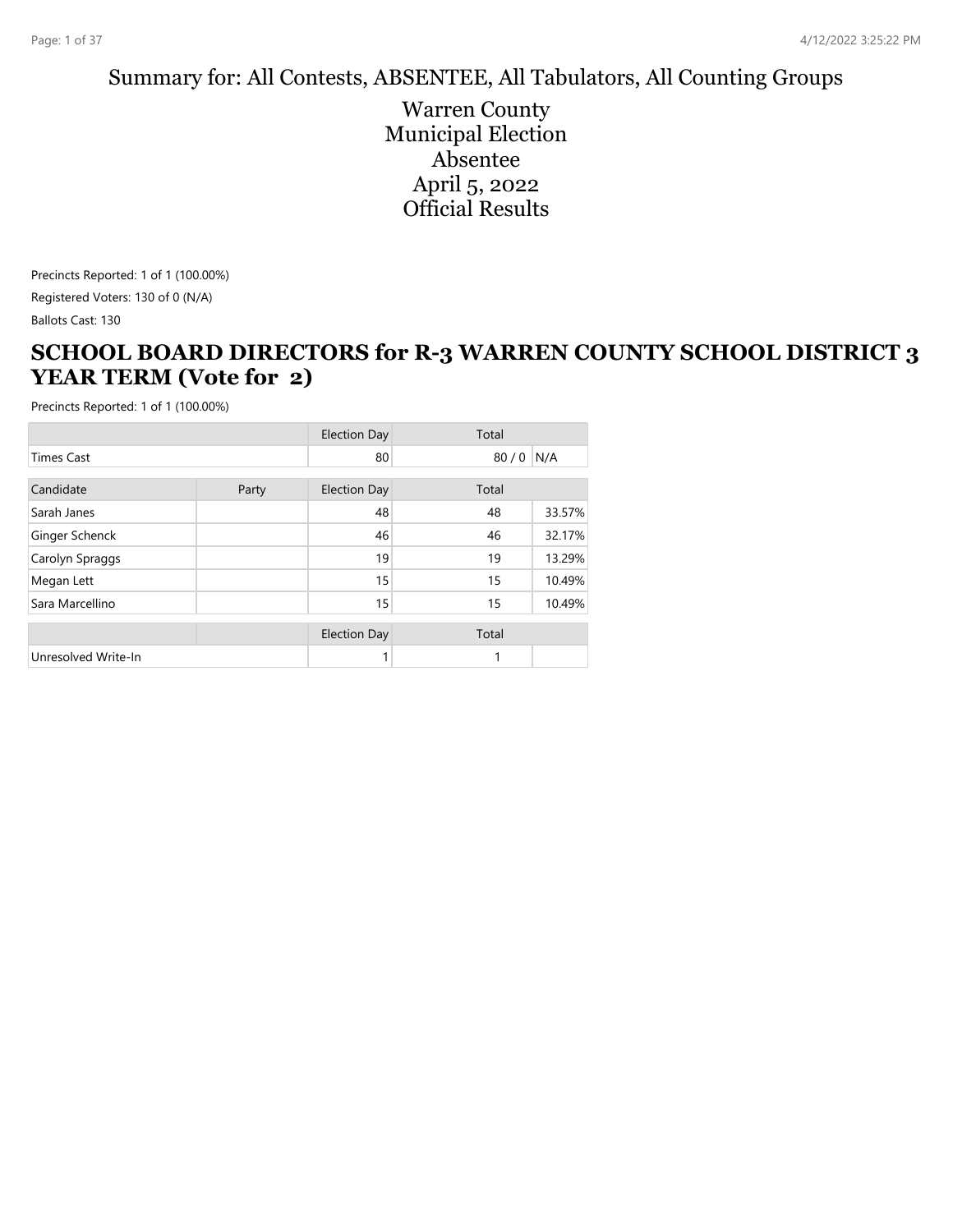#### **SCHOOL BOARD DIRECTORS for R-3 WARREN COUNTY SCHOOL DISTRICT 1 YEAR TERM (Vote for 1)**

|                     |       | <b>Election Day</b> | Total    |        |
|---------------------|-------|---------------------|----------|--------|
| <b>Times Cast</b>   |       | 80                  | 80/0 N/A |        |
| Candidate           | Party | <b>Election Day</b> | Total    |        |
| Rachel Besselman    |       | 24                  | 24       | 31.17% |
| Rich Barton         |       | 53                  | 53       | 68.83% |
|                     |       | <b>Election Day</b> | Total    |        |
| Unresolved Write-In |       |                     | $\Omega$ |        |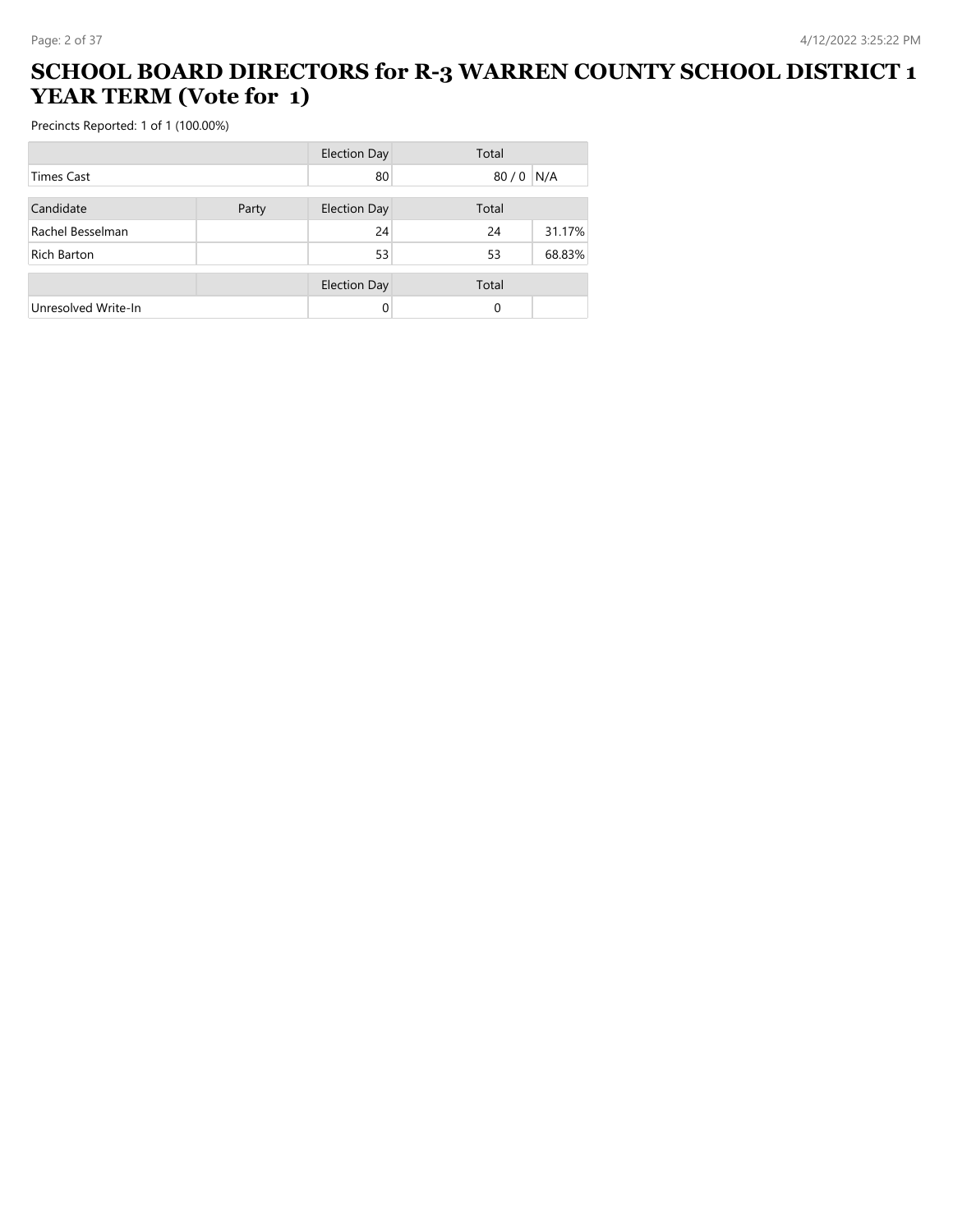#### **SCHOOL BOARD DIRECTORS for R-2 WRIGHT CITY SCHOOL DISTRICT (Vote for 2)**

|                       |       | <b>Election Day</b> | Total       |        |
|-----------------------|-------|---------------------|-------------|--------|
| <b>Times Cast</b>     |       | 41                  | 41/0        | N/A    |
| Candidate             | Party | Election Day        | Total       |        |
| Elizabeth (Beth) Dean |       | 15                  | 15          | 19.23% |
| Frank Zykan           |       | 16                  | 16          | 20.51% |
| Austin Jones          |       | 21                  | 21          | 26.92% |
| Mary Groeper          |       | 26                  | 26          | 33.33% |
|                       |       | <b>Election Day</b> | Total       |        |
| Unresolved Write-In   |       | 0                   | $\mathbf 0$ |        |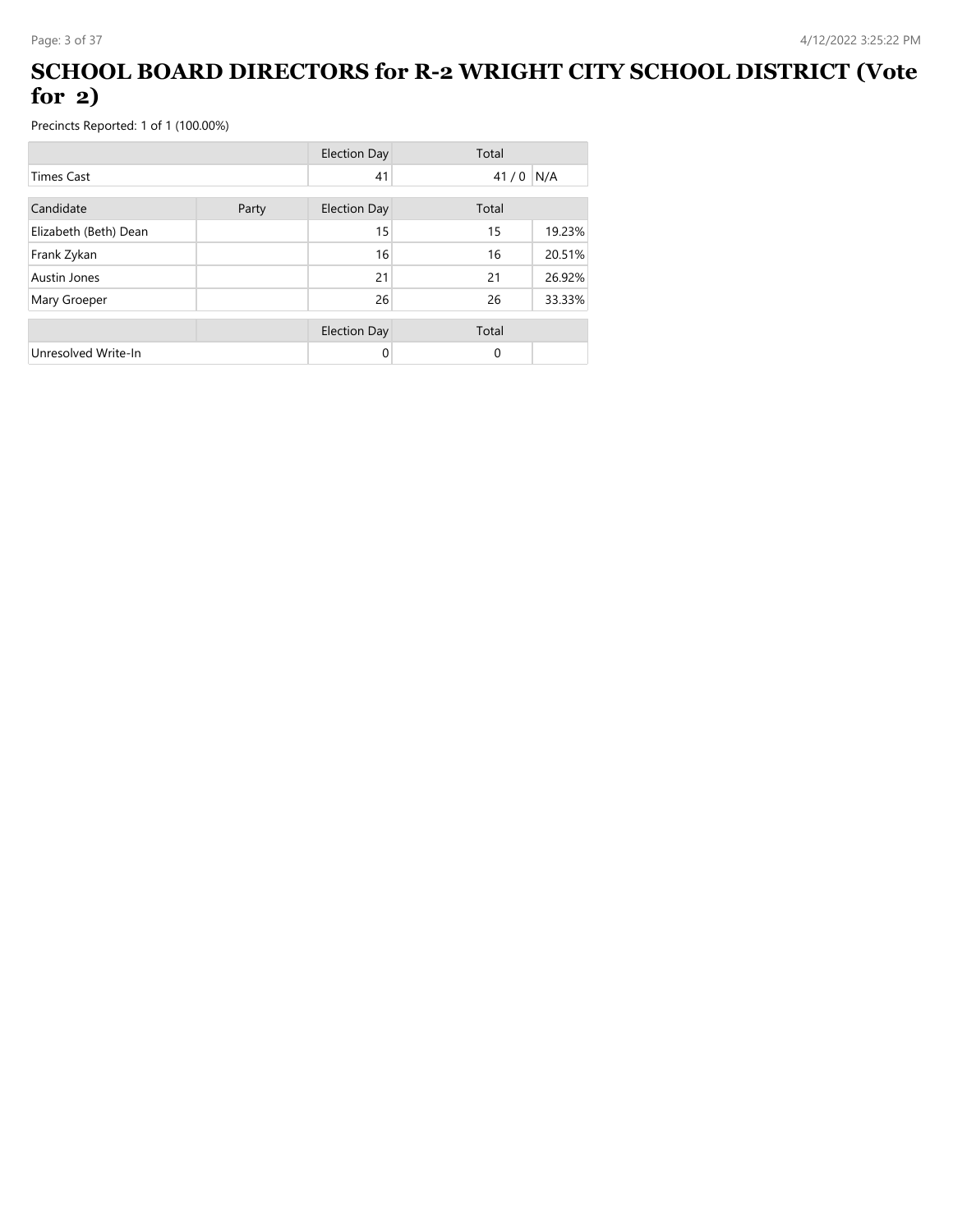#### **SCHOOL BOARD DIRECTORS for WASHINGTON SCHOOL DISTRICT (Vote for 2)**

|                       |       | <b>Election Day</b> | Total          |        |
|-----------------------|-------|---------------------|----------------|--------|
| <b>Times Cast</b>     |       | 9                   | 9/0            | N/A    |
| Candidate             | Party | <b>Election Day</b> | Total          |        |
| Kelly Brinkmann       |       | 4                   | $\overline{4}$ | 23.53% |
| Matthew Wilson        |       | 3                   | 3              | 17.65% |
| <b>Trish Mitchell</b> |       |                     | 1              | 5.88%  |
| Chantell Unnerstall   |       | 3                   | 3              | 17.65% |
| Frank Wood            |       | 6                   | 6              | 35.29% |
| Maryanne Scaniosharp  |       | 0                   | $\Omega$       | 0.00%  |
|                       |       | <b>Election Day</b> | Total          |        |
| Unresolved Write-In   |       | 0                   | 0              |        |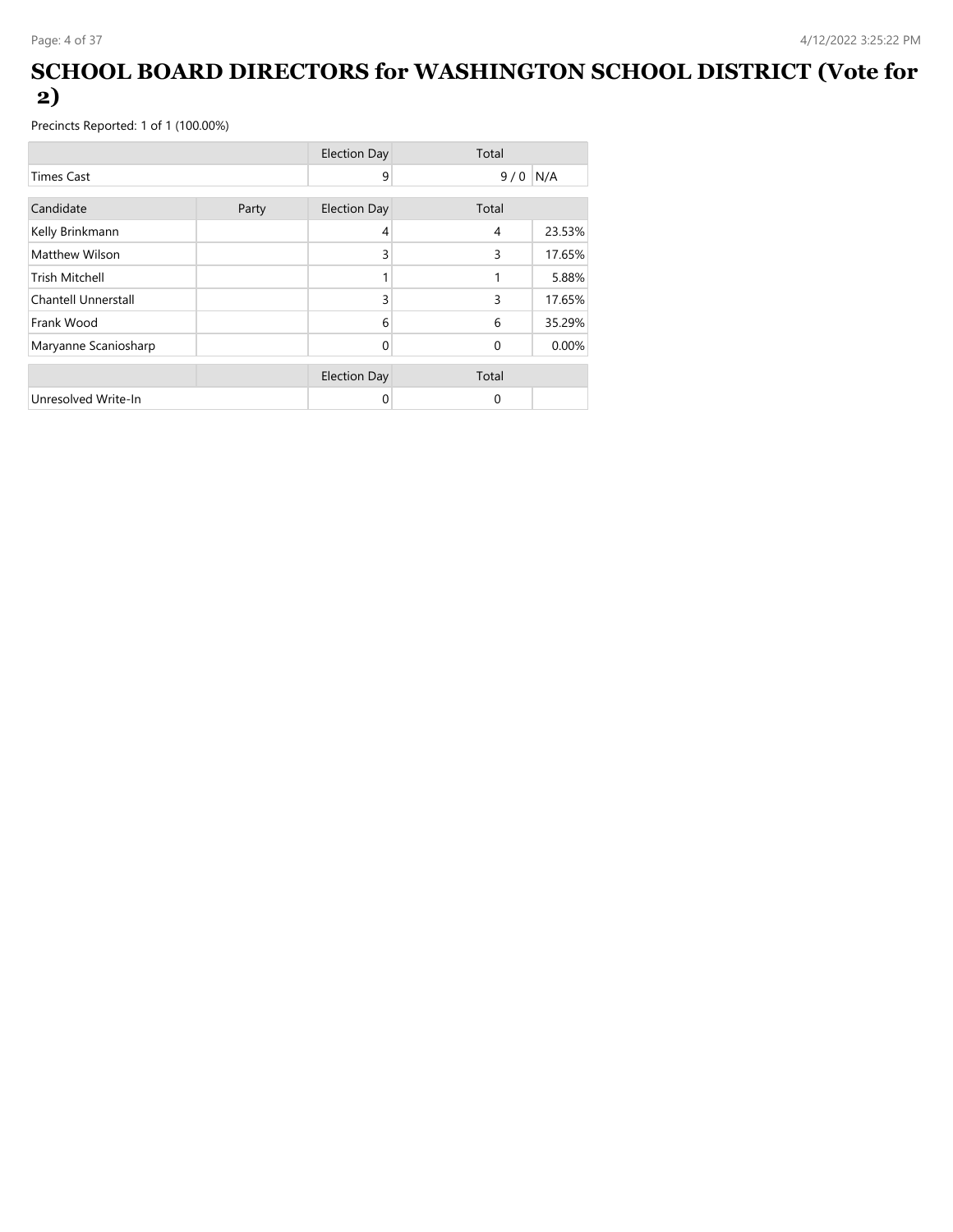#### **SCHOOL BOARD DIRECTORS for R-2 MONTGOMERY COUNTY SCHOOL DISTRICT (Vote for 2)**

|                       |       | <b>Election Day</b> | Total           |
|-----------------------|-------|---------------------|-----------------|
| <b>Times Cast</b>     |       | 0                   | N/A<br>0/0      |
| Candidate             | Party | <b>Election Day</b> | Total           |
| Kali Rochelle Salazar |       |                     | N/A<br>0        |
| Michael W. Cobb       |       | 0                   | N/A<br>$\Omega$ |
| Micah John Hans       |       | 0                   | N/A<br>0        |
|                       |       | <b>Election Day</b> | Total           |
| Unresolved Write-In   |       |                     | 0               |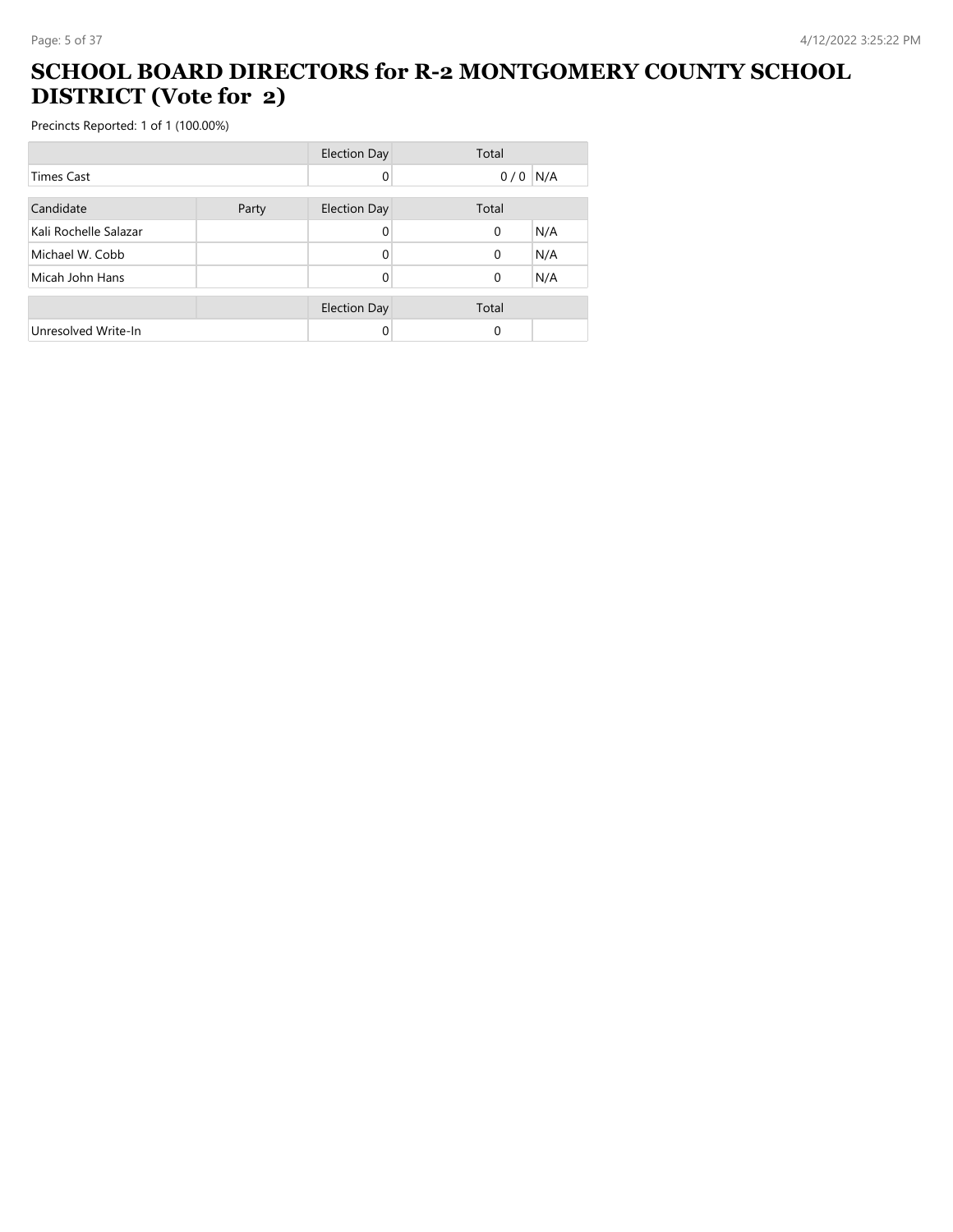#### **SCHOOL BOARD DIRECTORS for R-3 LINCOLN COUNTY SCHOOL DISTRICT (Vote for 2)**

|                     |       | <b>Election Day</b> | Total     |     |
|---------------------|-------|---------------------|-----------|-----|
| Times Cast          |       | 0                   | $0/0$ N/A |     |
| Candidate           | Party | <b>Election Day</b> | Total     |     |
| Randy Siebert       |       | 0                   | 0         | N/A |
| Jim Ladlie          |       | 0                   | 0         | N/A |
|                     |       | <b>Election Day</b> | Total     |     |
| Unresolved Write-In |       | 0                   | 0         |     |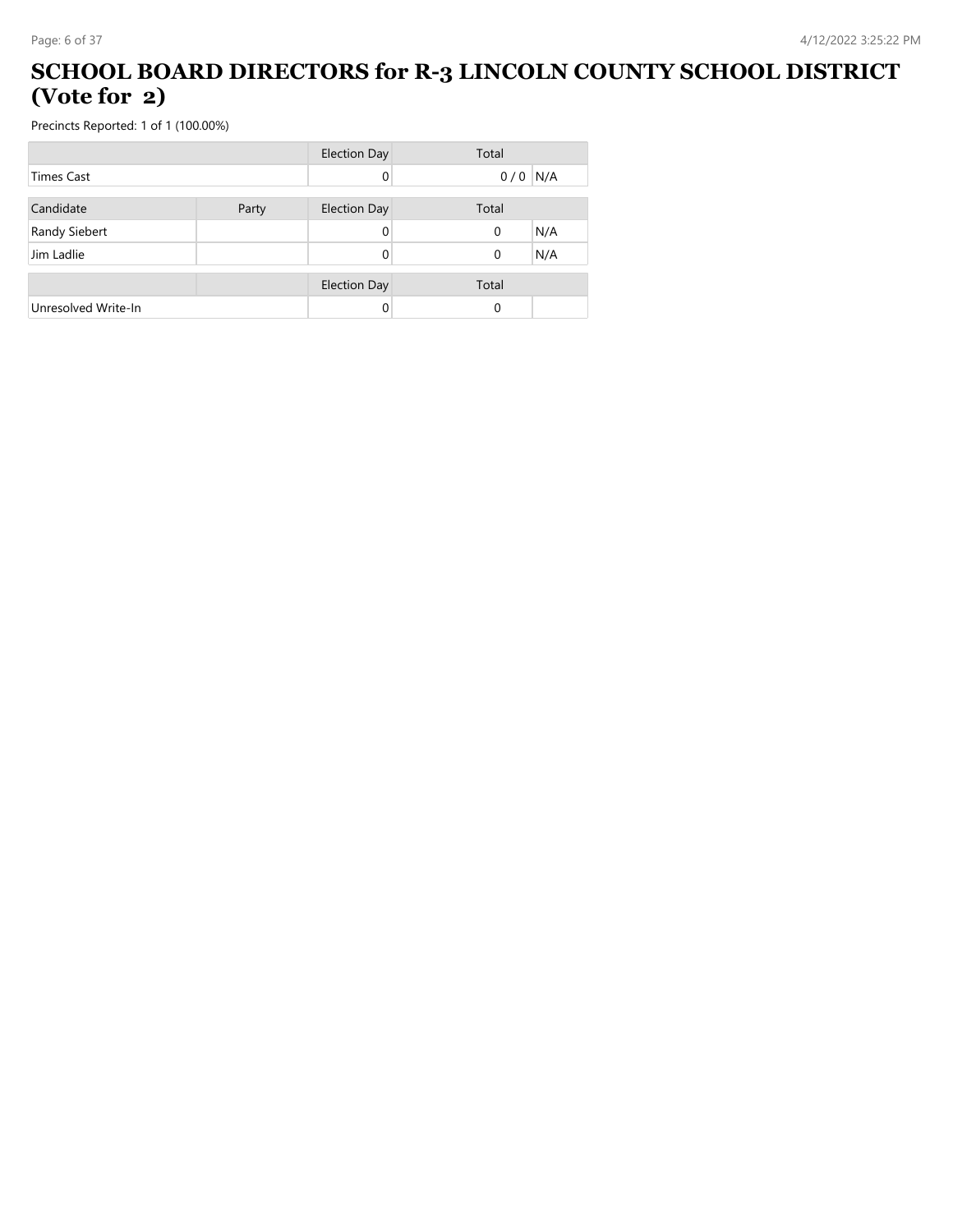#### **SCHOOL BOARD DIRECTORS for R-1 GASCONADE COUNTY SCHOOL DISTRICT (Vote for 2)**

|                         |       | <b>Election Day</b> | Total           |
|-------------------------|-------|---------------------|-----------------|
| <b>Times Cast</b>       |       |                     | N/A<br>0/0      |
| Candidate               | Party | <b>Election Day</b> | Total           |
| Dorothy (Dot) Schoening |       |                     | N/A<br>0        |
| <b>Timothy Schulte</b>  |       | 0                   | N/A<br>$\Omega$ |
| Debra Weingarth         |       | 0                   | N/A<br>0        |
|                         |       | <b>Election Day</b> | Total           |
| Unresolved Write-In     |       |                     | 0               |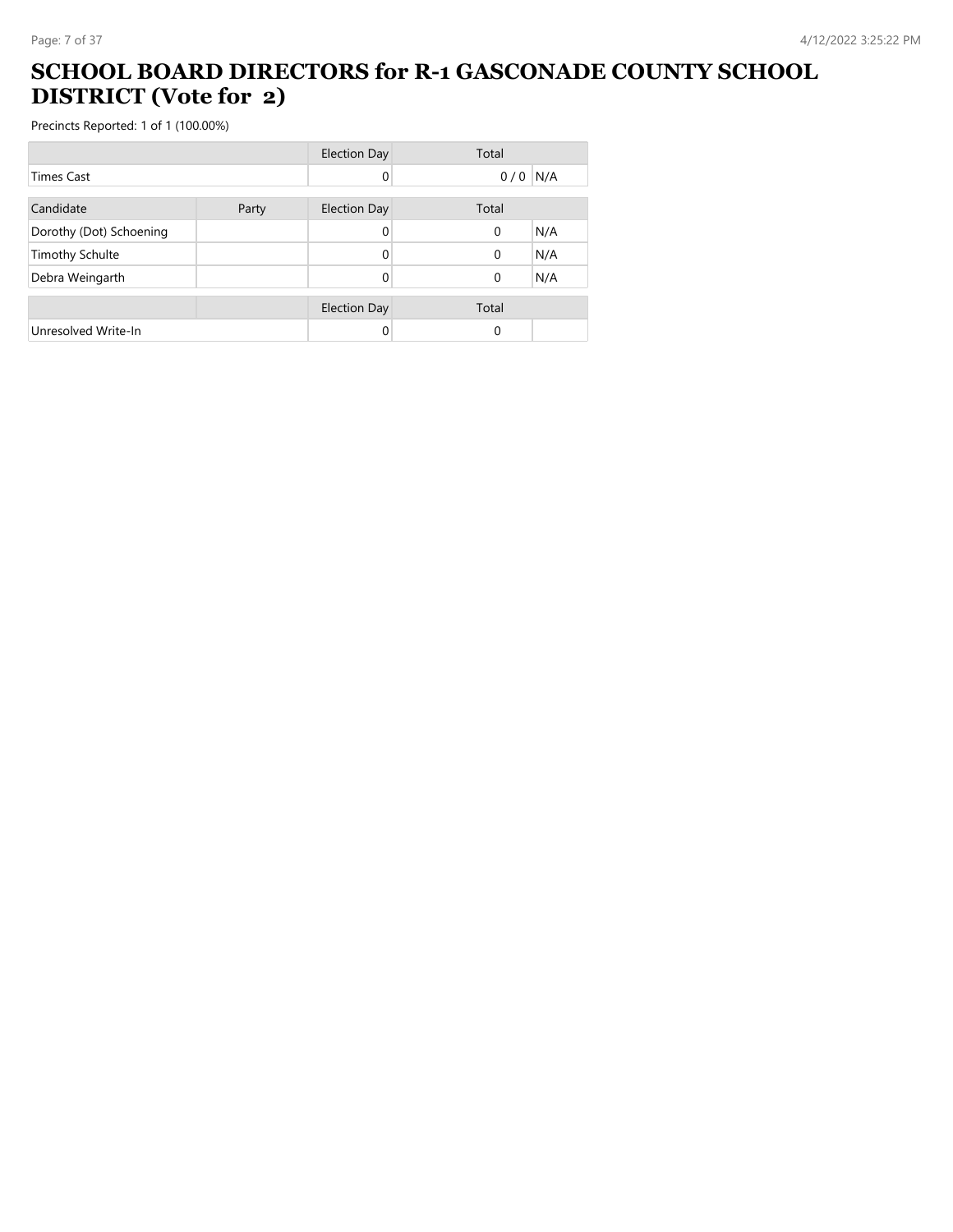# **SCHOOL QUESTION 1 for R-2 WRIGHT CITY SCHOOL DISTRICT (Vote for 1)**

|                     |       | <b>Election Day</b> | Total      |        |
|---------------------|-------|---------------------|------------|--------|
| <b>Times Cast</b>   |       | 41                  | $41/0$ N/A |        |
| Candidate           | Party | <b>Election Day</b> | Total      |        |
| Yes                 |       | 30                  | 30         | 75.00% |
| <b>No</b>           |       | 10                  | 10         | 25.00% |
|                     |       | <b>Election Day</b> | Total      |        |
| Unresolved Write-In |       |                     | $\Omega$   |        |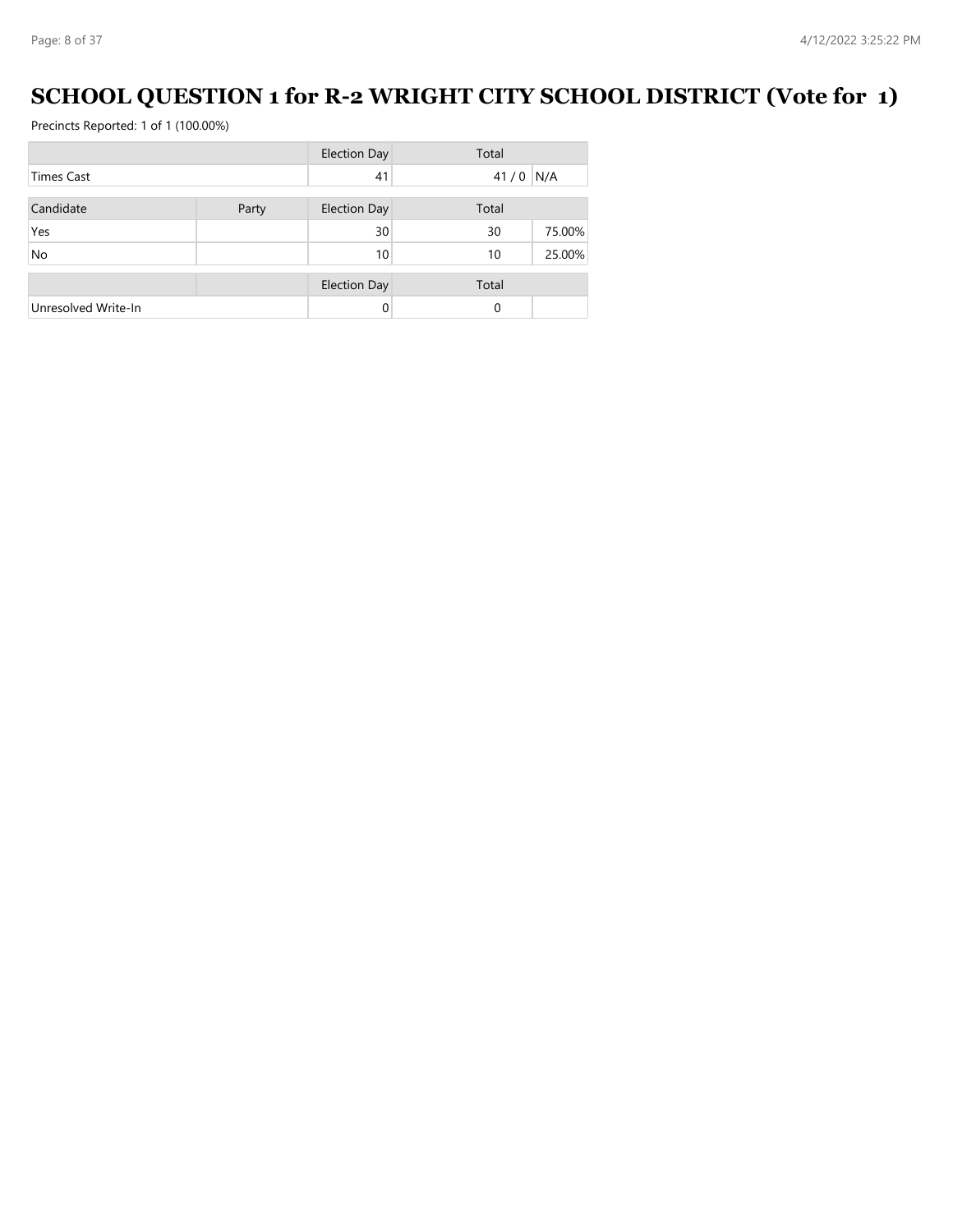# **SCHOOL QUESTION 2 for R-2 WRIGHT CITY SCHOOL DISTRICT (Vote for 1)**

|                     |       | <b>Election Day</b> | Total    |        |
|---------------------|-------|---------------------|----------|--------|
| <b>Times Cast</b>   |       | 41                  | 41/0     | N/A    |
| Candidate           | Party | <b>Election Day</b> | Total    |        |
| Yes                 |       | 25                  | 25       | 62.50% |
| <b>No</b>           |       | 15                  | 15       | 37.50% |
|                     |       | <b>Election Day</b> | Total    |        |
| Unresolved Write-In |       | 0                   | $\Omega$ |        |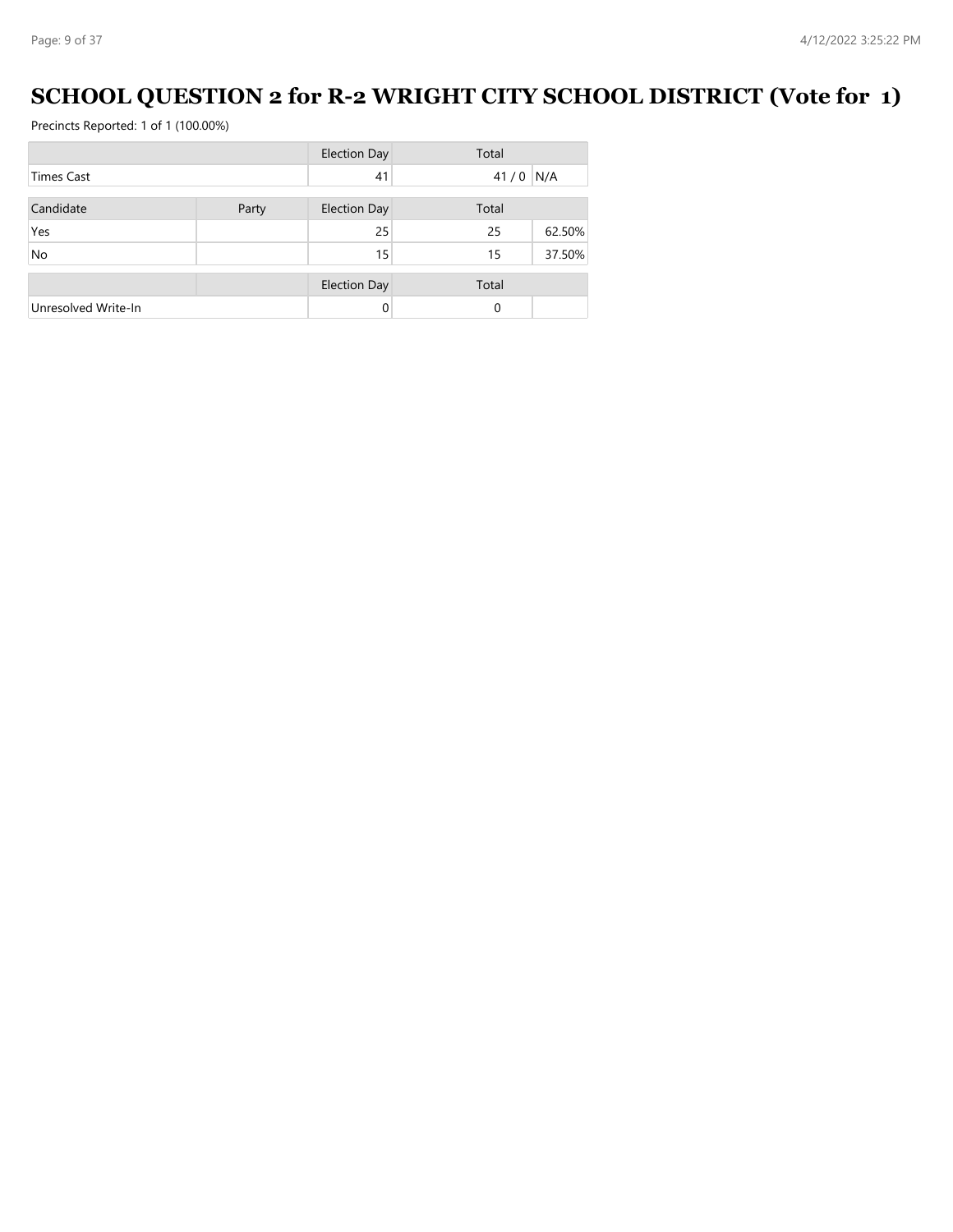#### **SCHOOL PROPOSITION K.I.D.S for R-3 LINCOLN COUNTY SCHOOL DISTRICT (Vote for 1)**

|                     |       | <b>Election Day</b> | Total              |
|---------------------|-------|---------------------|--------------------|
| <b>Times Cast</b>   |       | 0                   | N/A<br>0/0         |
| Candidate           | Party | <b>Election Day</b> | Total              |
| Yes                 |       | 0                   | N/A<br>$\mathbf 0$ |
| No                  |       |                     | N/A<br>0           |
|                     |       | <b>Election Day</b> | Total              |
| Unresolved Write-In |       | 0                   | $\Omega$           |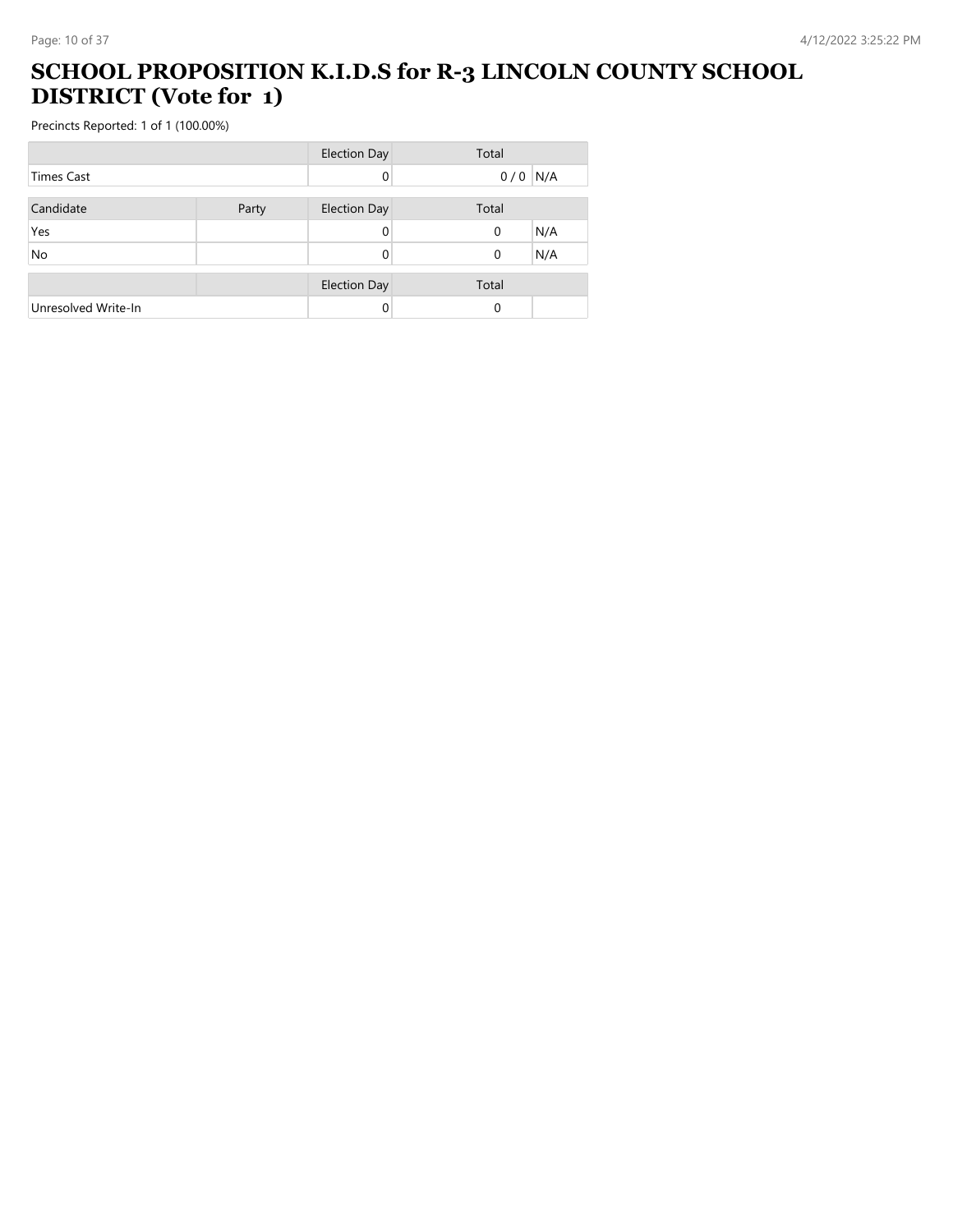# **MAYOR for CITY OF WRIGHT CITY (Vote for 1)**

|                     |       | <b>Election Day</b> | Total        |
|---------------------|-------|---------------------|--------------|
| <b>Times Cast</b>   |       | 14                  | $14/0$ N/A   |
| Candidate           | Party | <b>Election Day</b> | Total        |
| Michelle Heiliger   |       | 9                   | 100.00%<br>9 |
|                     |       | <b>Election Day</b> | Total        |
| Unresolved Write-In |       |                     |              |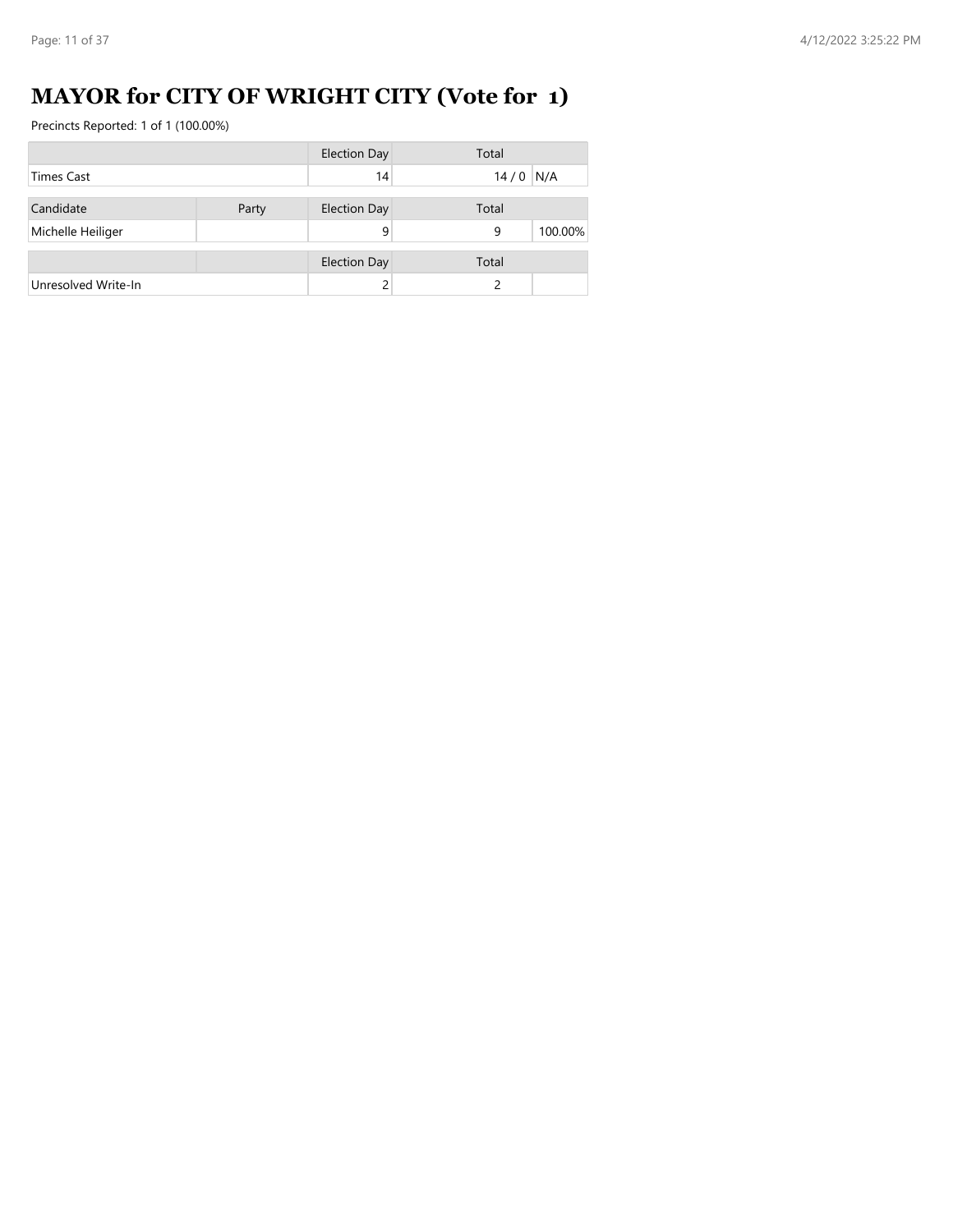# **MAYOR for CITY FORISTELL (Vote for 1)**

|                     |       | <b>Election Day</b> | Total     |
|---------------------|-------|---------------------|-----------|
| Times Cast          |       |                     | $1/0$ N/A |
| Candidate           | Party | <b>Election Day</b> | Total     |
| Mark Meyerhoff      |       |                     | 100.00%   |
|                     |       | <b>Election Day</b> | Total     |
| Unresolved Write-In |       |                     | 0         |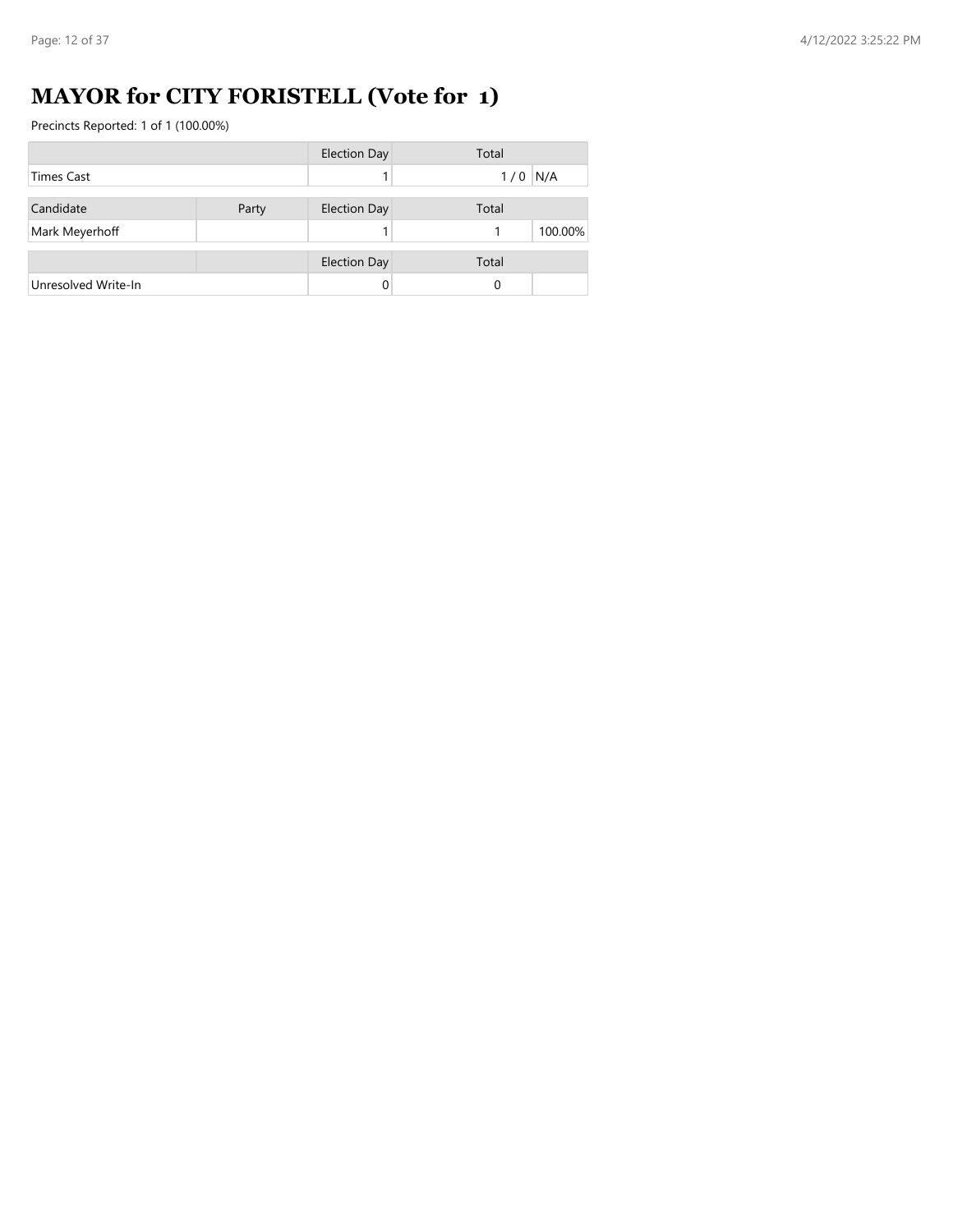# **ALDERMAN AT-LARGE for CITY OF TRUESDALE (Vote for 2)**

|                     |       | <b>Election Day</b> | Total                    |        |
|---------------------|-------|---------------------|--------------------------|--------|
| Times Cast          |       | 2                   | 2/0                      | N/A    |
| Candidate           | Party | <b>Election Day</b> | Total                    |        |
| Mike Thomas         |       | 2                   | $\overline{\phantom{0}}$ | 50.00% |
| Kelly Riehl         |       | 0                   | $\Omega$                 | 0.00%  |
| Joe Brooks          |       | 2                   | 2                        | 50.00% |
|                     |       | <b>Election Day</b> | Total                    |        |
| Unresolved Write-In |       | 0                   | $\Omega$                 |        |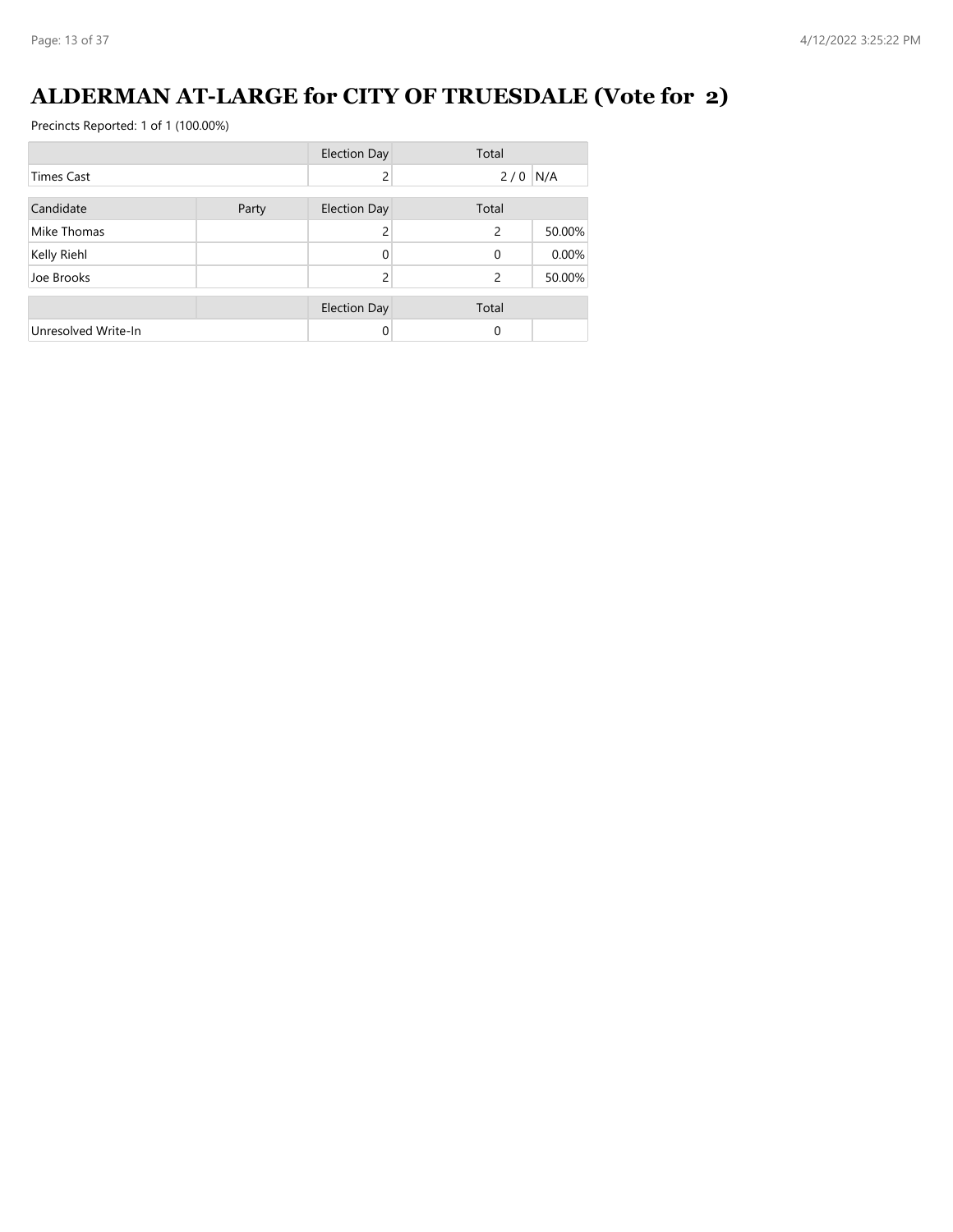# **ALDERMAN for CITY OF FORISTELL WARD ONE (Vote for 1)**

|                     |       | <b>Election Day</b> | Total      |
|---------------------|-------|---------------------|------------|
| <b>Times Cast</b>   |       |                     | N/A<br>1/0 |
| Candidate           | Party | <b>Election Day</b> | Total      |
| Constance Palmer    |       |                     | 100.00%    |
|                     |       | <b>Election Day</b> | Total      |
| Unresolved Write-In |       |                     | 0          |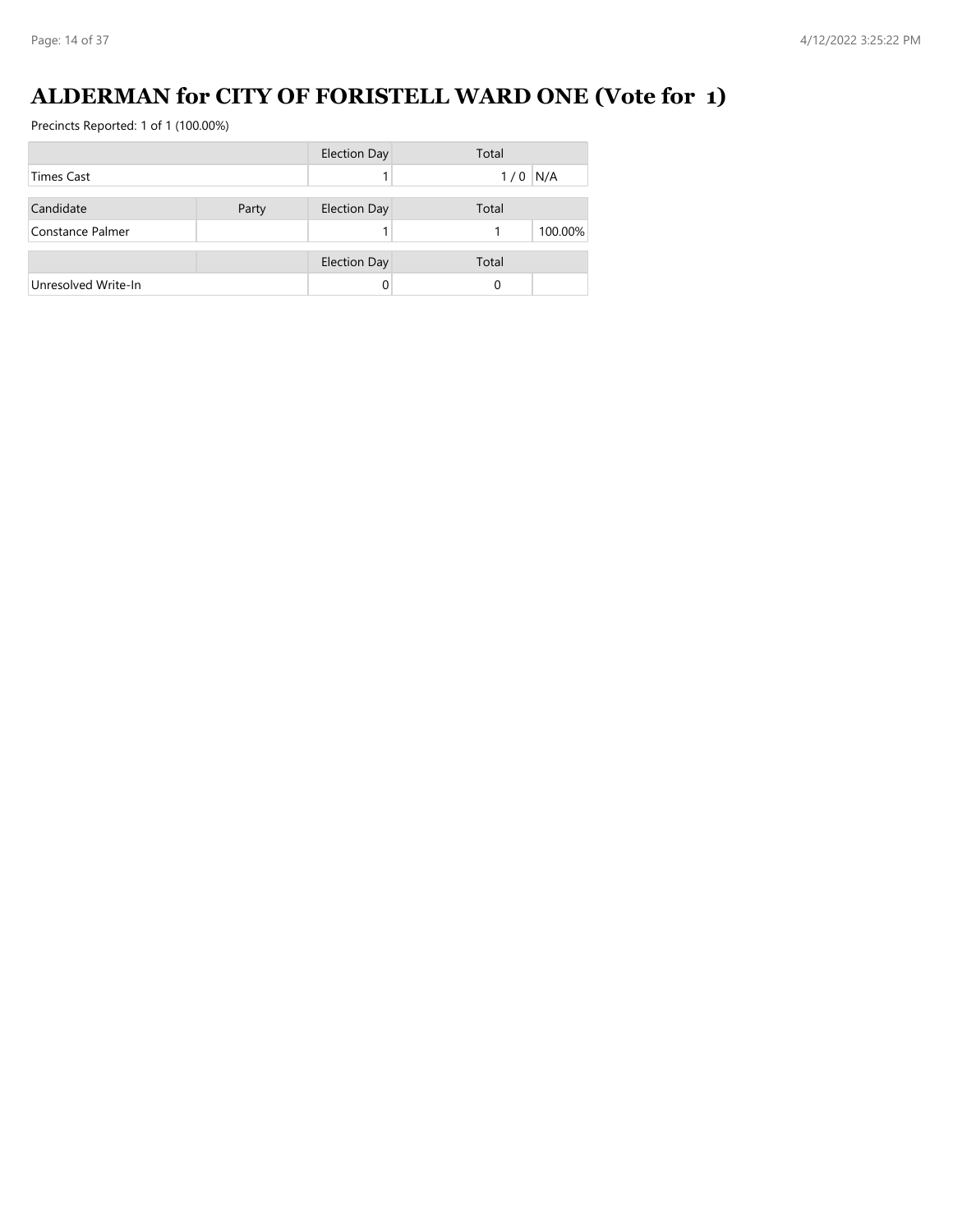# **ALDERMAN for CITY OF FORISTELL WARD TWO (Vote for 1)**

|                     |       | Election Day        | Total     |
|---------------------|-------|---------------------|-----------|
| <b>Times Cast</b>   |       |                     | $0/0$ N/A |
| Candidate           | Party | <b>Election Day</b> | Total     |
|                     |       |                     |           |
| Michael Luetkenhaus |       |                     | N/A<br>0  |
|                     |       | <b>Election Day</b> | Total     |
| Unresolved Write-In |       |                     | 0         |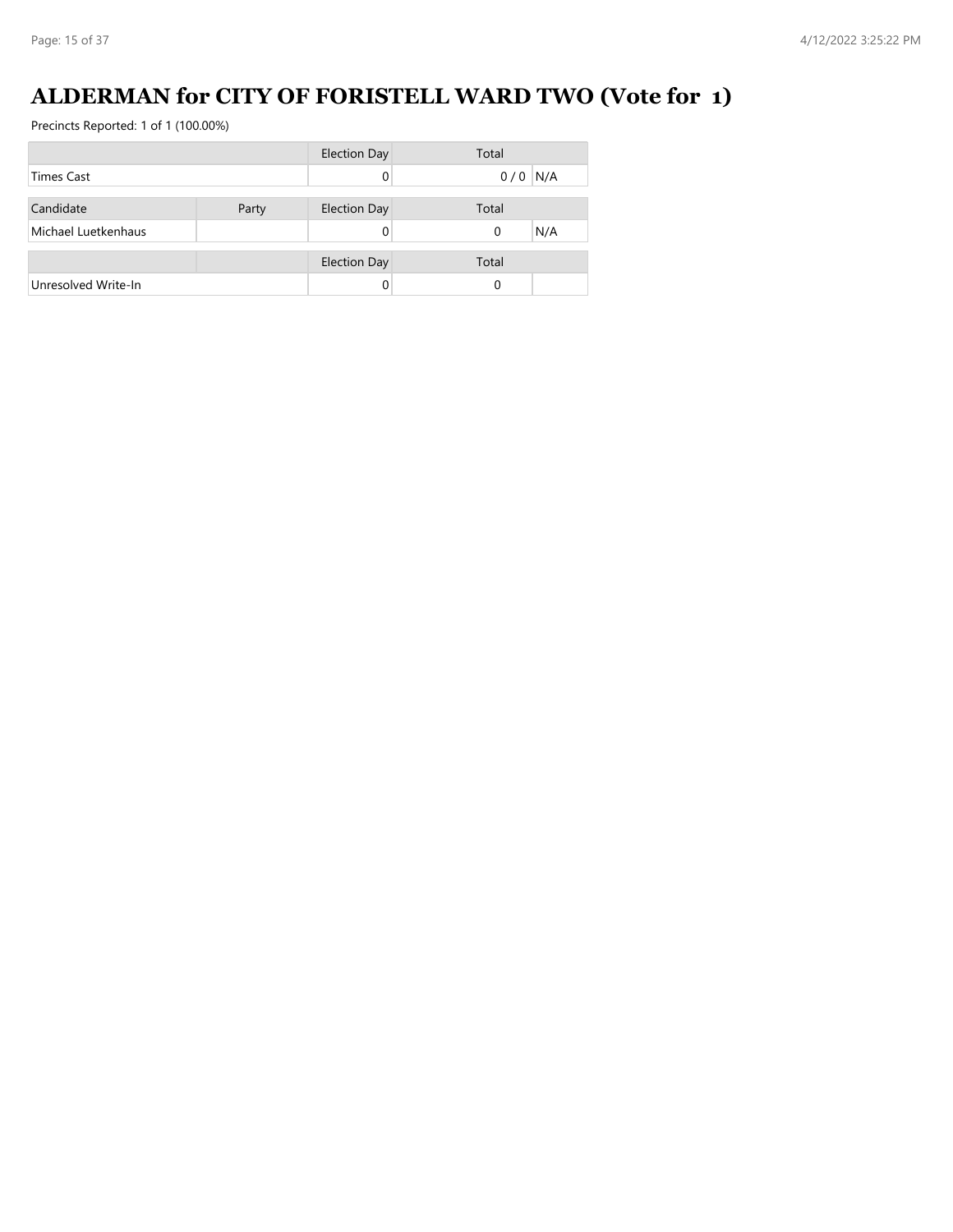#### **ALDERMAN for CITY OF MARTHASVILLE EAST WARD 2 YEAR TERM (Vote for 1)**

|                     |       | <b>Election Day</b> | Total      |
|---------------------|-------|---------------------|------------|
| <b>Times Cast</b>   |       |                     | N/A<br>1/0 |
| Candidate           | Party | <b>Election Day</b> | Total      |
| Nicholas Lange      |       |                     | 100.00%    |
|                     |       | <b>Election Day</b> | Total      |
| Unresolved Write-In |       |                     | 0          |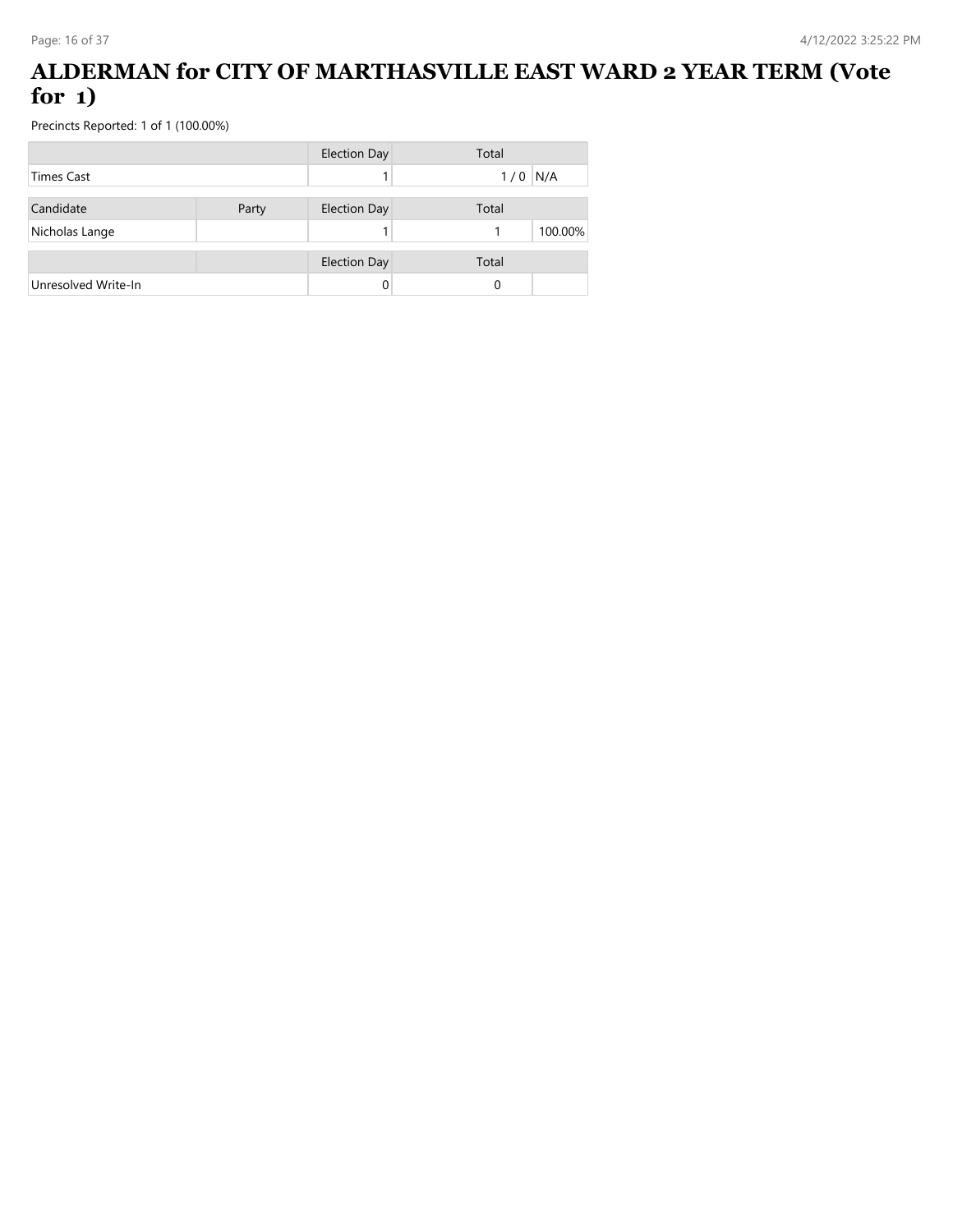#### **ALDERMAN for CITY OF MARTHASVILLE EAST WARD 1 YEAR TERM (Vote for 1)**

|                     |       | <b>Election Day</b> | Total      |
|---------------------|-------|---------------------|------------|
| <b>Times Cast</b>   |       |                     | N/A<br>1/0 |
| Candidate           | Party | <b>Election Day</b> | Total      |
| Gary Dixon          |       |                     | 100.00%    |
|                     |       | <b>Election Day</b> | Total      |
| Unresolved Write-In |       |                     | 0          |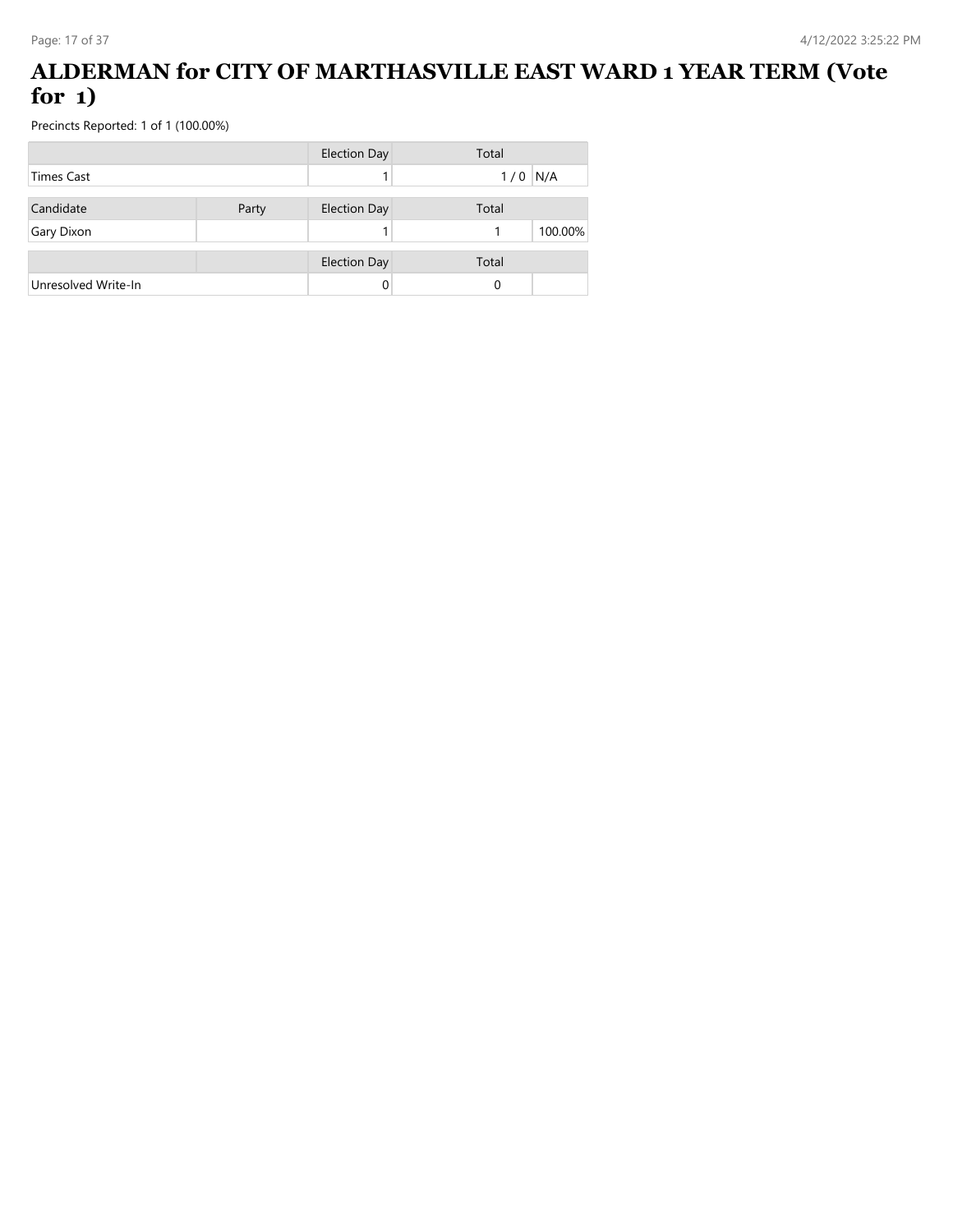# **ALDERMAN for CITY OF MARTHASVILLE SOUTHWEST WARD (Vote for 1)**

|                     |       | <b>Election Day</b> | Total    |        |
|---------------------|-------|---------------------|----------|--------|
| Times Cast          |       | 3                   | 3/0      | N/A    |
| Candidate           | Party | <b>Election Day</b> | Total    |        |
| Christopher DeVore  |       | 0                   | $\Omega$ | 0.00%  |
| Christopher Pitucha |       |                     |          | 50.00% |
| Lauren Williams     |       |                     |          | 50.00% |
|                     |       | <b>Election Day</b> | Total    |        |
| Unresolved Write-In |       | 0                   | $\Omega$ |        |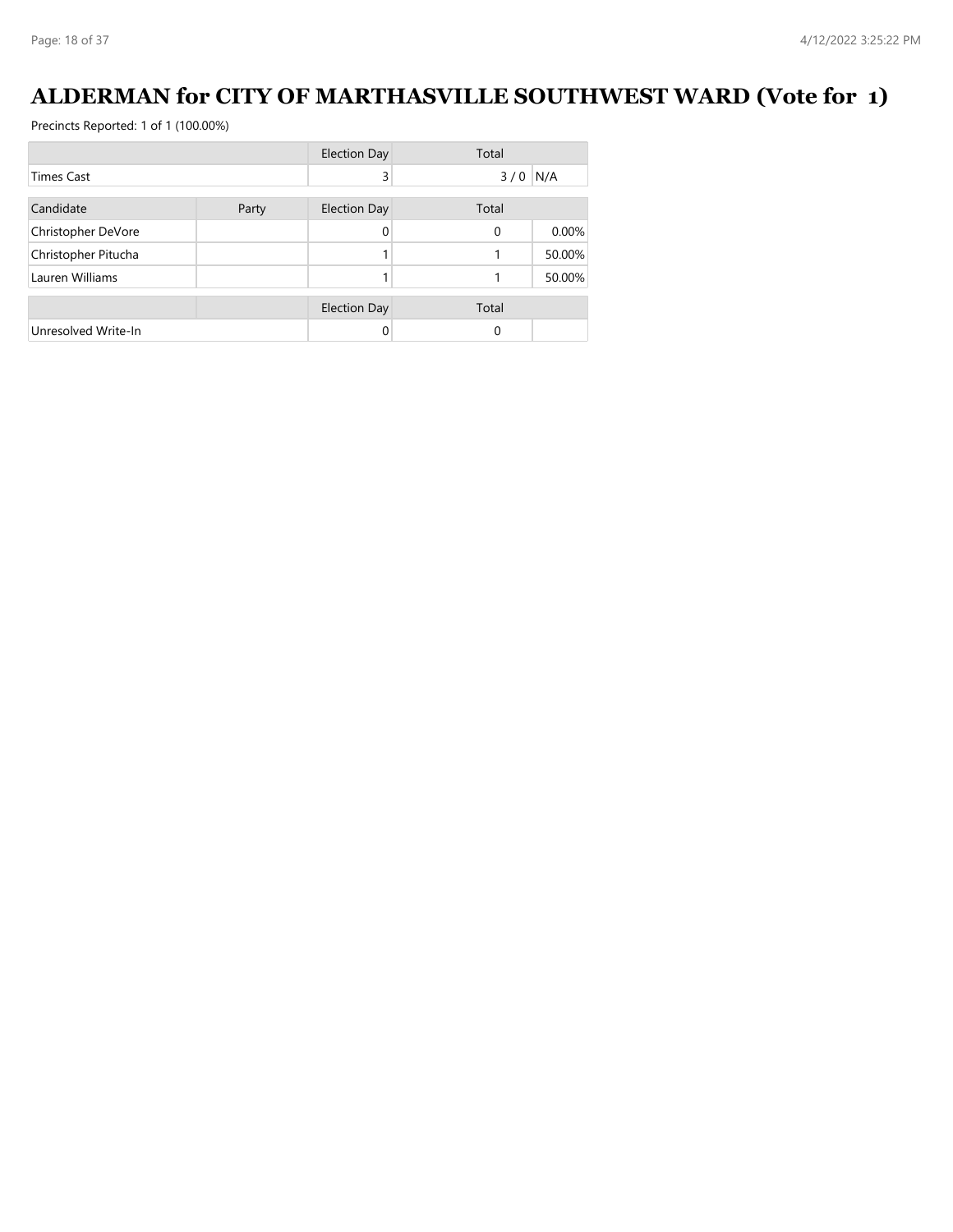# **ALDERMAN for CITY OF WARRENTON WARD ONE (Vote for 1)**

|                     |       | <b>Election Day</b> | Total        |
|---------------------|-------|---------------------|--------------|
| <b>Times Cast</b>   |       | 10                  | N/A<br>10/0  |
| Candidate           | Party | <b>Election Day</b> | Total        |
| Jack Crump          |       | 8                   | 100.00%<br>8 |
|                     |       | <b>Election Day</b> | Total        |
| Unresolved Write-In |       |                     |              |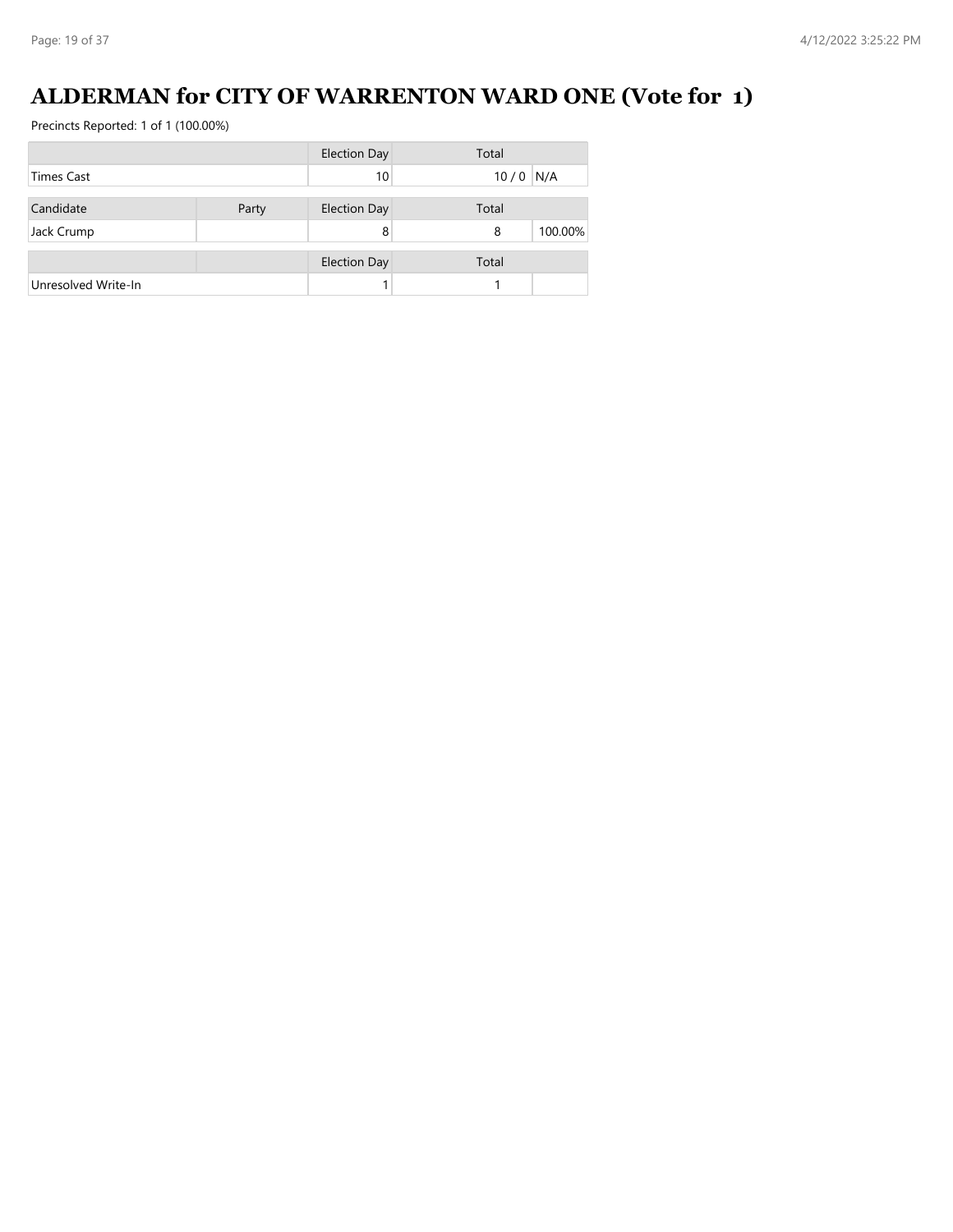# **ALDERMAN for CITY OF WARRENTON WARD TWO (Vote for 1)**

|                     |       | <b>Election Day</b> | Total         |
|---------------------|-------|---------------------|---------------|
| <b>Times Cast</b>   |       | 18                  | N/A<br>18/0   |
| Candidate           | Party | <b>Election Day</b> | Total         |
| Scott Schulze       |       | 16                  | 100.00%<br>16 |
|                     |       |                     | Total         |
|                     |       | <b>Election Day</b> |               |
| Unresolved Write-In |       | 0                   | 0             |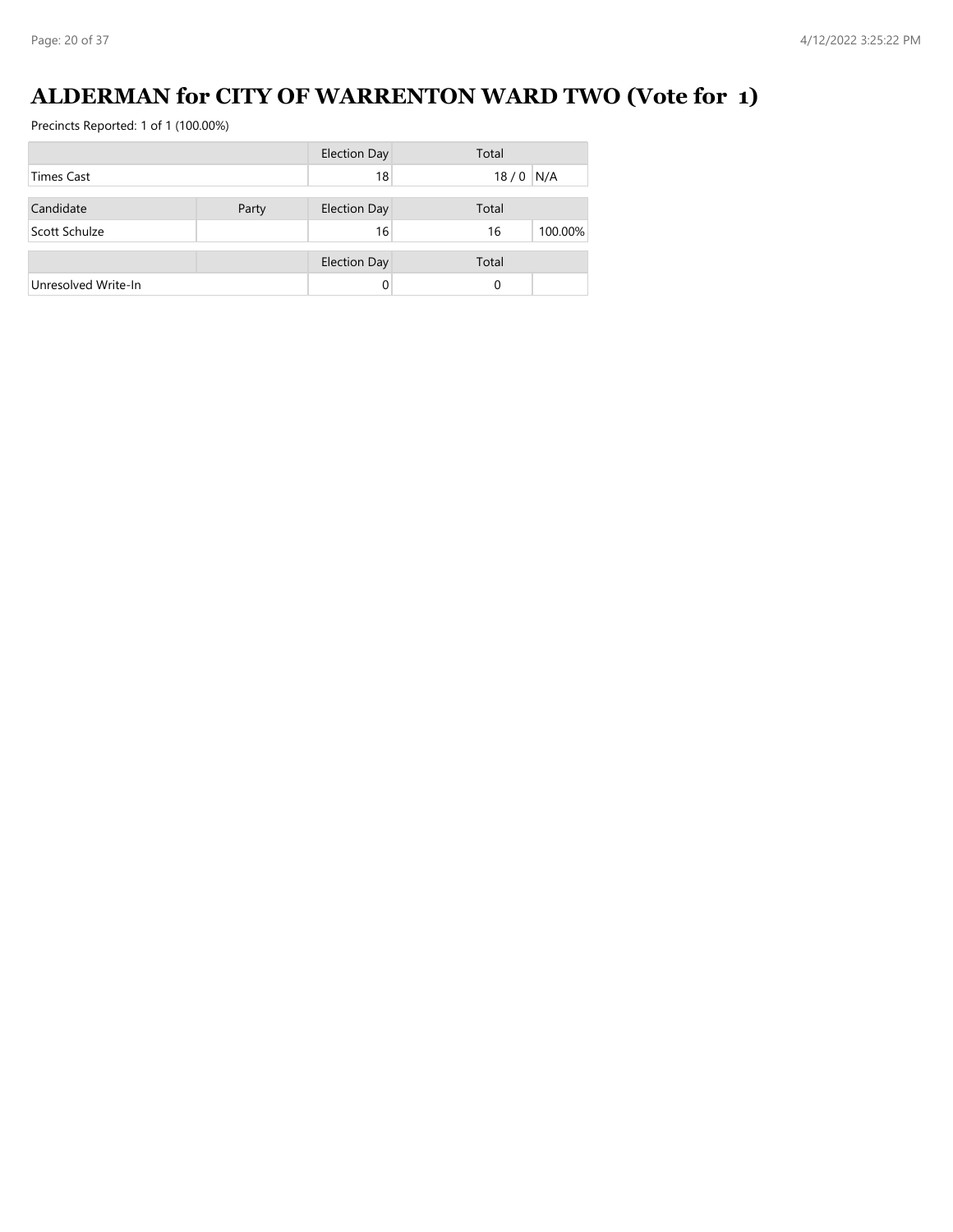# **ALDERMAN for CITY OF WARRENTON WARD THREE (Vote for 1)**

|                     |       | <b>Election Day</b> | Total      |        |
|---------------------|-------|---------------------|------------|--------|
| Times Cast          |       | 11                  | $11/0$ N/A |        |
| Candidate           | Party | <b>Election Day</b> | Total      |        |
| <b>Gary Miller</b>  |       | 5                   | 5          | 55.56% |
| Nicholas W Sperlo   |       | 0                   | $\Omega$   | 0.00%  |
| John Clark          |       | 4                   | 4          | 44.44% |
|                     |       | <b>Election Day</b> | Total      |        |
| Unresolved Write-In |       |                     | $\Omega$   |        |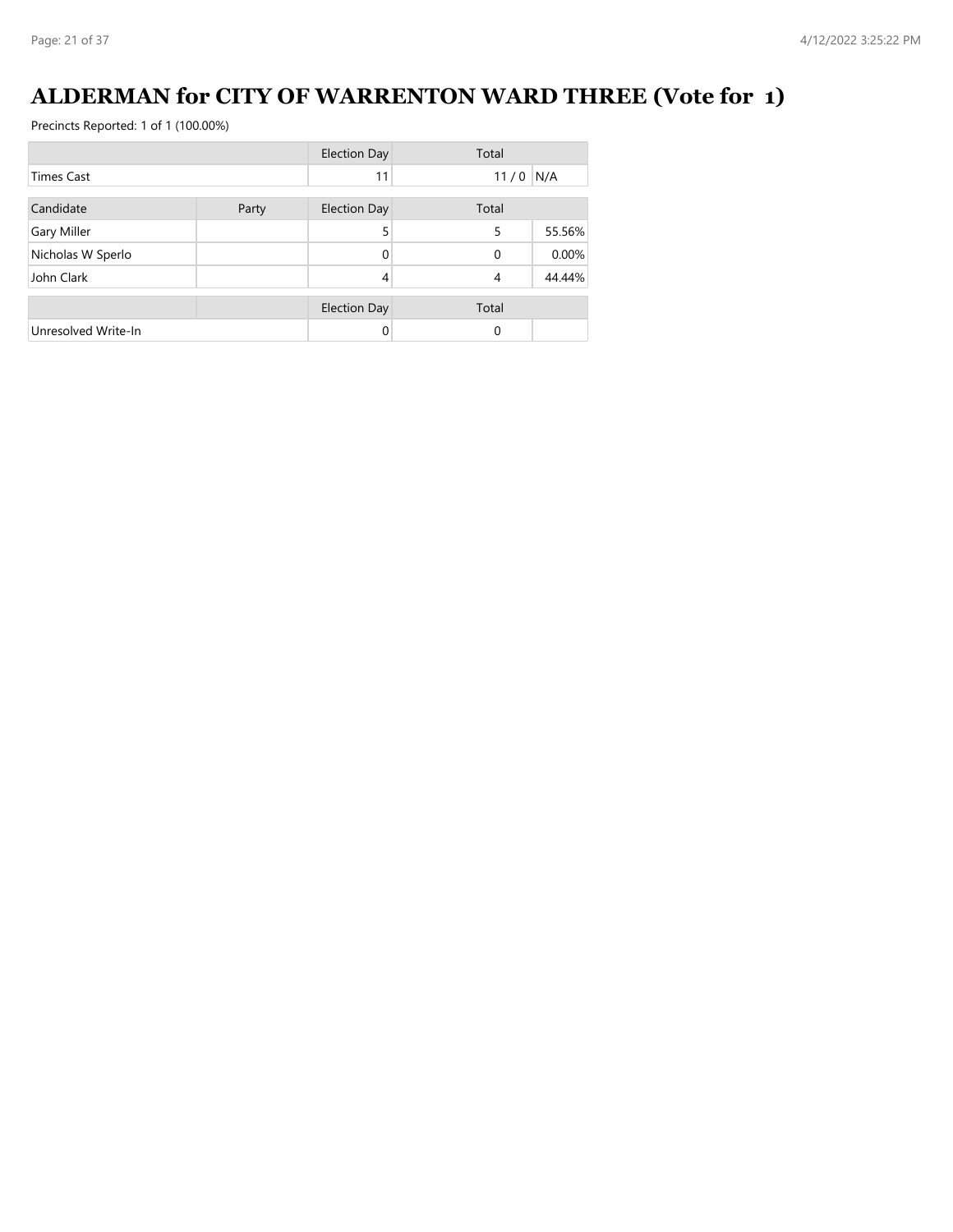# **ALDERMAN for CITY OF WRIGHT CITY WARD 1 (Vote for 1)**

|                     |       | <b>Election Day</b> | Total        |
|---------------------|-------|---------------------|--------------|
| <b>Times Cast</b>   |       | 9                   | N/A<br>9/0   |
| Candidate           | Party | <b>Election Day</b> | Total        |
| <b>Karey Owens</b>  |       | 6                   | 100.00%<br>6 |
|                     |       | <b>Election Day</b> | Total        |
| Unresolved Write-In |       |                     | 0            |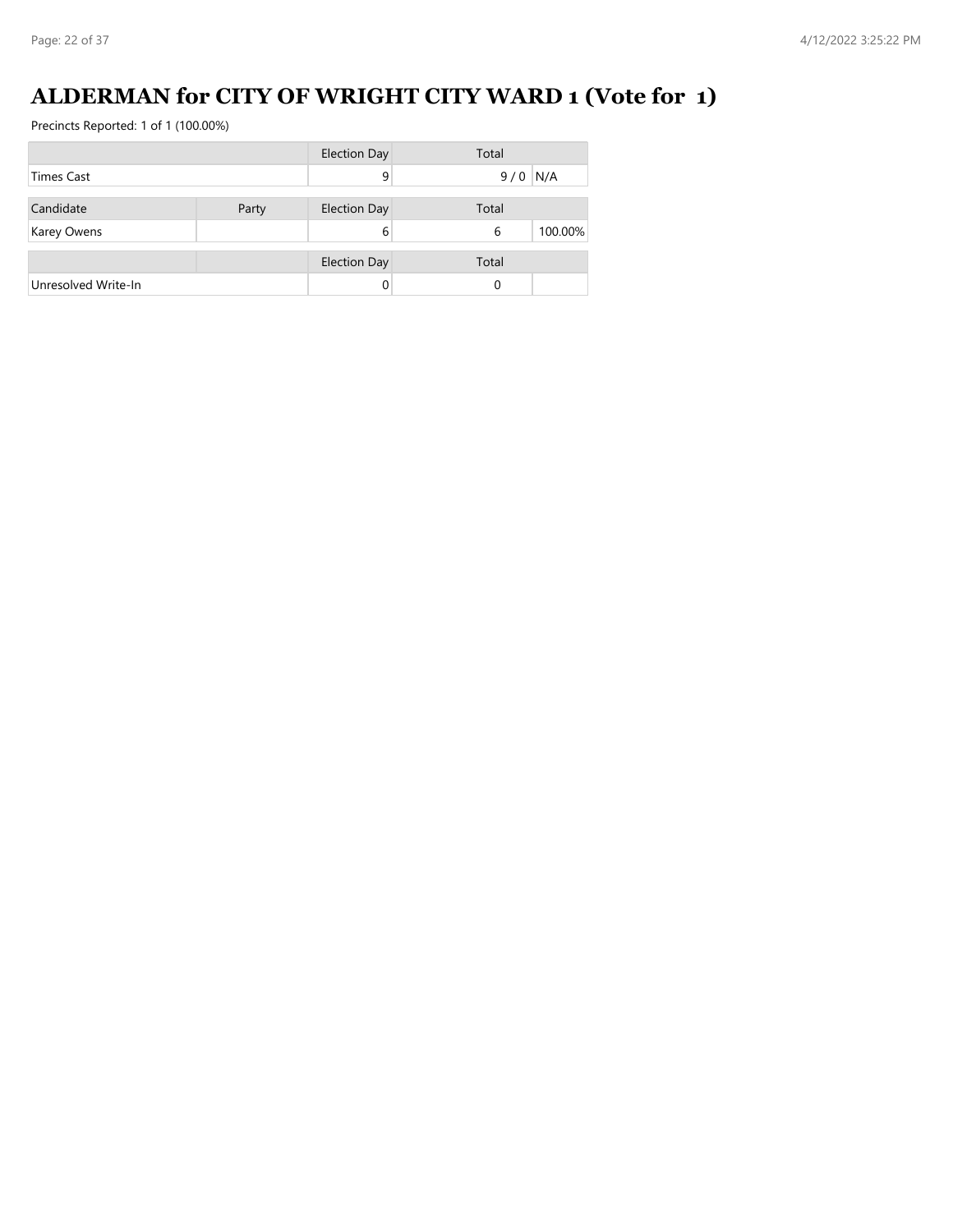# **ALDERMAN for CITY OF WRIGHT CITY WARD 2 (Vote for 1)**

|                     |       | <b>Election Day</b> | Total        |
|---------------------|-------|---------------------|--------------|
| <b>Times Cast</b>   |       |                     | $5/0$ N/A    |
| Candidate           | Party | <b>Election Day</b> | Total        |
| Ramiz A. Hakim      |       |                     | 100.00%<br>3 |
|                     |       | <b>Election Day</b> | Total        |
| Unresolved Write-In |       |                     |              |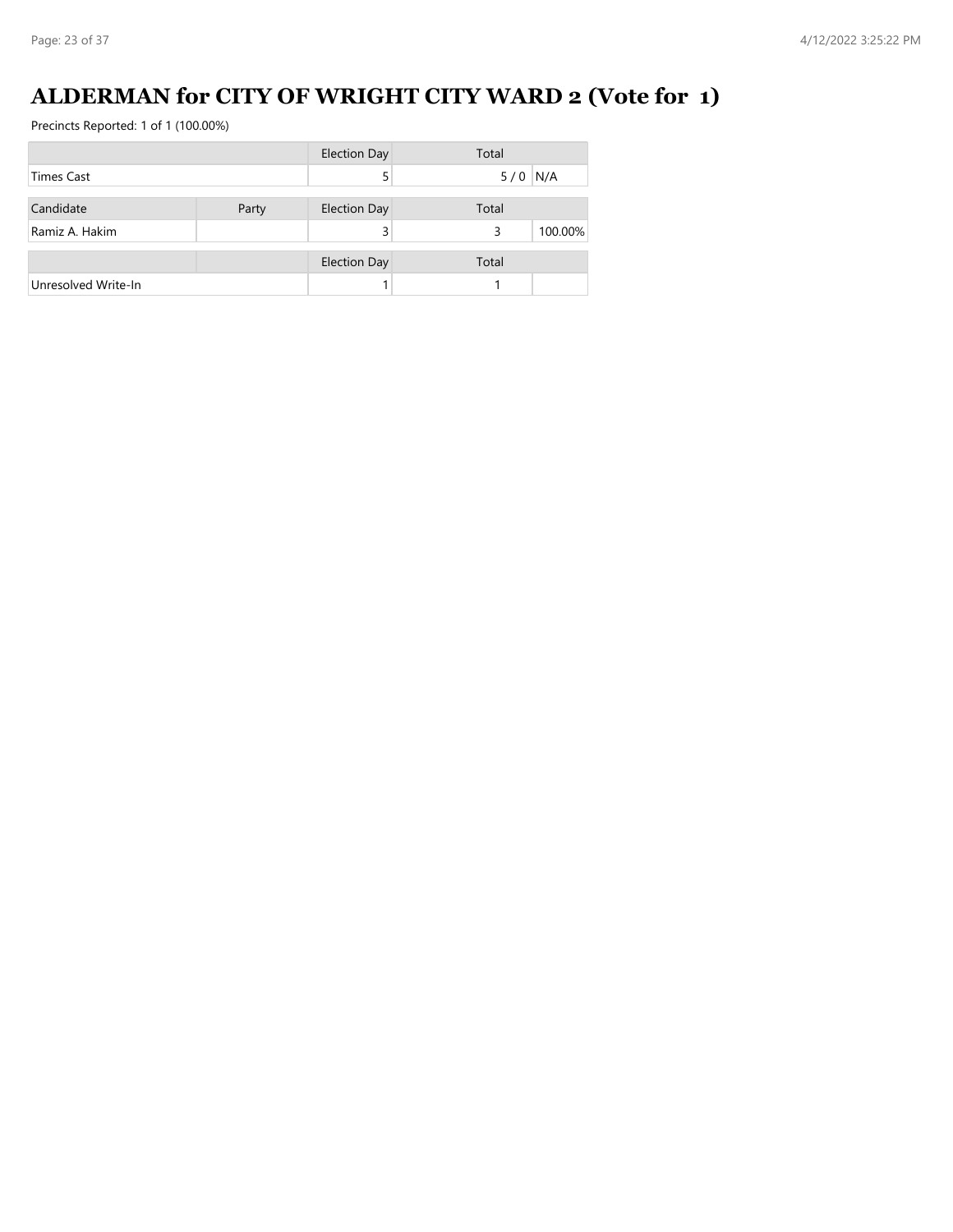# **CITY PROPOSITION F for CITY FORISTELL (Vote for 1)**

|                     |       | <b>Election Day</b> | Total     |         |
|---------------------|-------|---------------------|-----------|---------|
| Times Cast          |       |                     | $1/0$ N/A |         |
| Candidate           | Party | <b>Election Day</b> | Total     |         |
| Yes                 |       | 0                   | $\Omega$  | 0.00%   |
| No                  |       |                     |           | 100.00% |
|                     |       | <b>Election Day</b> | Total     |         |
| Unresolved Write-In |       |                     | 0         |         |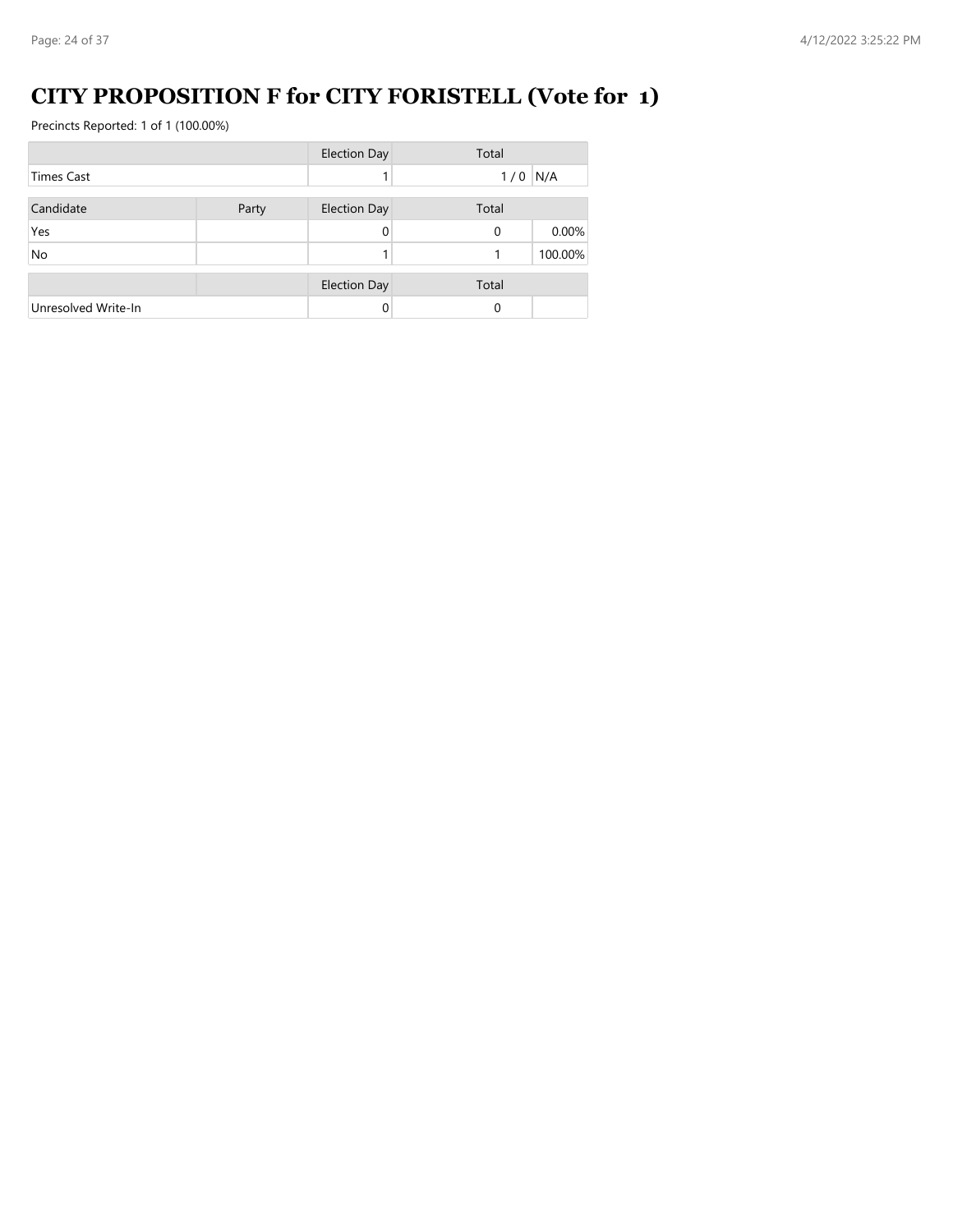# **TRUSTEES for VILLAGE OF INNSBROOK (Vote for 2)**

|                     |       | <b>Election Day</b> | Total     |        |
|---------------------|-------|---------------------|-----------|--------|
| <b>Times Cast</b>   |       | 4                   | $4/0$ N/A |        |
| Candidate           | Party | <b>Election Day</b> | Total     |        |
| Donna West          |       |                     | 2         | 40.00% |
| <b>Ted Sator</b>    |       | 3                   | 3         | 60.00% |
|                     |       | <b>Election Day</b> | Total     |        |
| Unresolved Write-In |       |                     | $\Omega$  |        |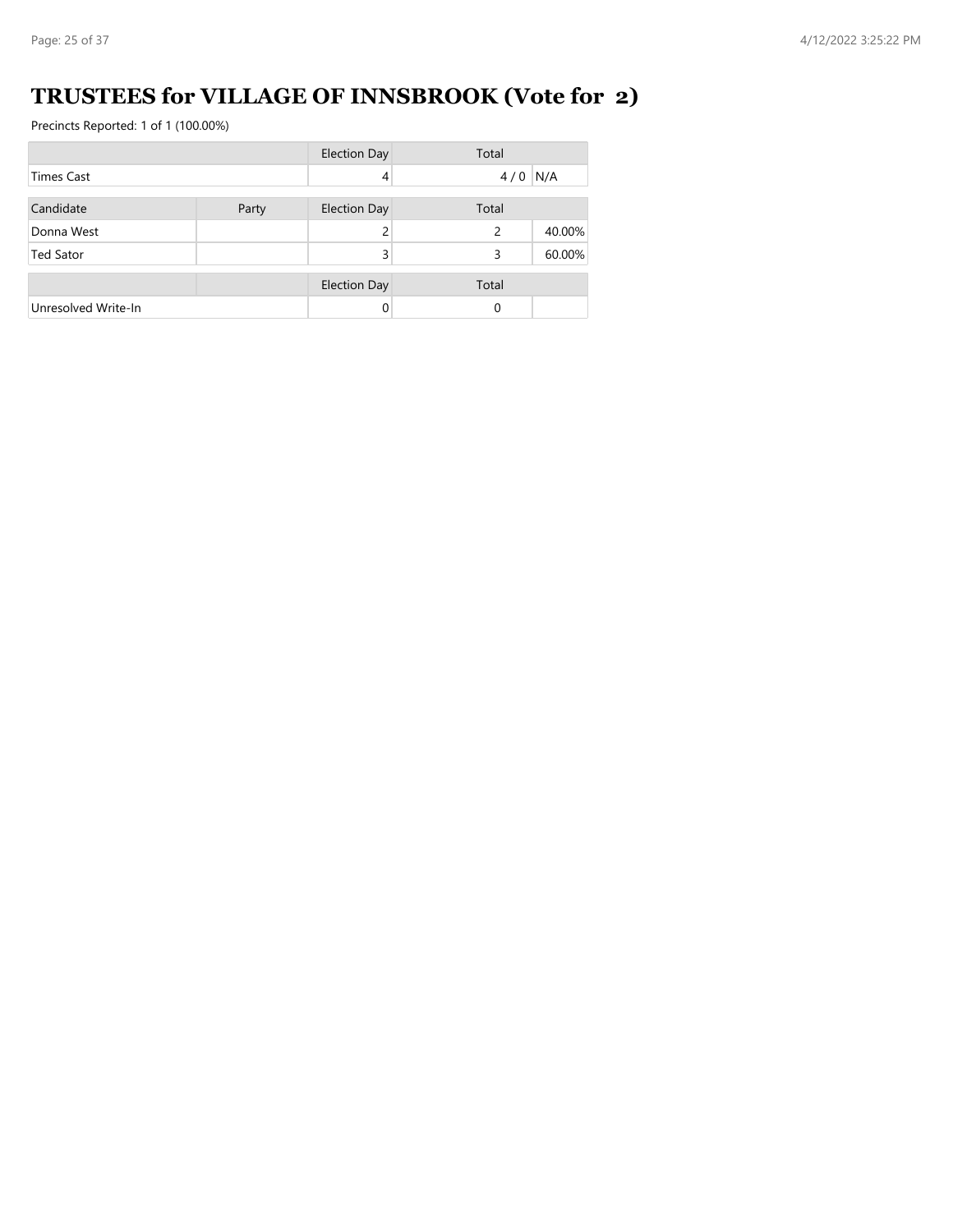# **TRUSTEES for VILLAGE OF PENDLETON (Vote for 2)**

|                     |                 | <b>Election Day</b> | Total     |     |
|---------------------|-----------------|---------------------|-----------|-----|
| <b>Times Cast</b>   |                 | 0                   | $0/0$ N/A |     |
| Candidate           | Party           | <b>Election Day</b> | Total     |     |
|                     |                 | <b>Election Day</b> | Total     |     |
| Eddie McDow         | <b>WRITE-IN</b> | 0                   | $\Omega$  | N/A |
| <b>Bill Cosb</b>    | <b>WRITE-IN</b> | 0                   | $\Omega$  | N/A |
| Mary Bopp           | <b>WRITE-IN</b> | 0                   | $\Omega$  | N/A |
| Unresolved Write-In |                 |                     | $\Omega$  |     |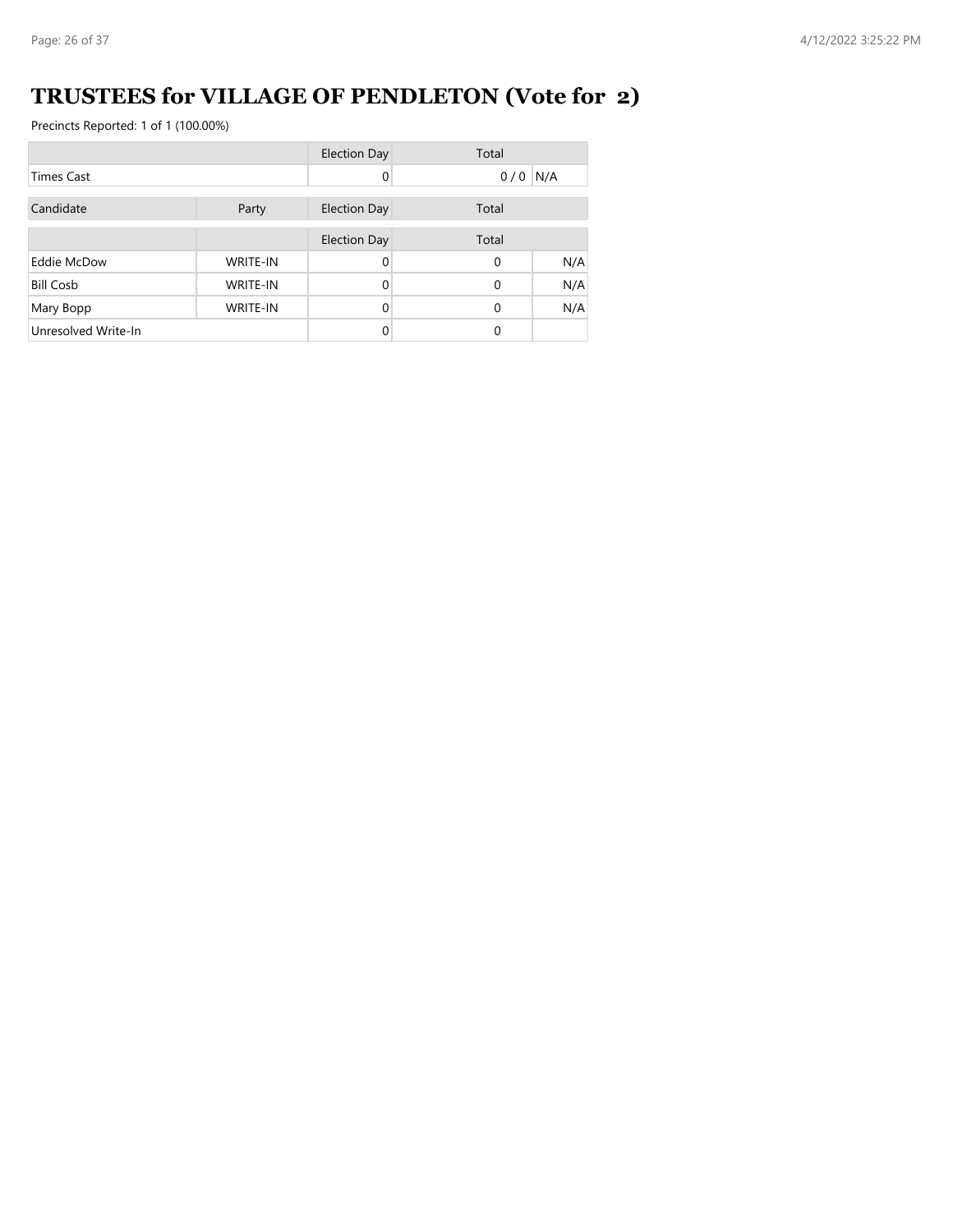# **VILLAGE PROPOSITION U for VILLAGE OF INNSBROOK (Vote for 1)**

|                     |       | <b>Election Day</b> | Total     |        |
|---------------------|-------|---------------------|-----------|--------|
| <b>Times Cast</b>   |       | 4                   | $4/0$ N/A |        |
| Candidate           | Party | <b>Election Day</b> | Total     |        |
| Yes                 |       |                     |           | 25.00% |
| <b>No</b>           |       | 3                   | 3         | 75.00% |
|                     |       | <b>Election Day</b> | Total     |        |
| Unresolved Write-In |       |                     | $\Omega$  |        |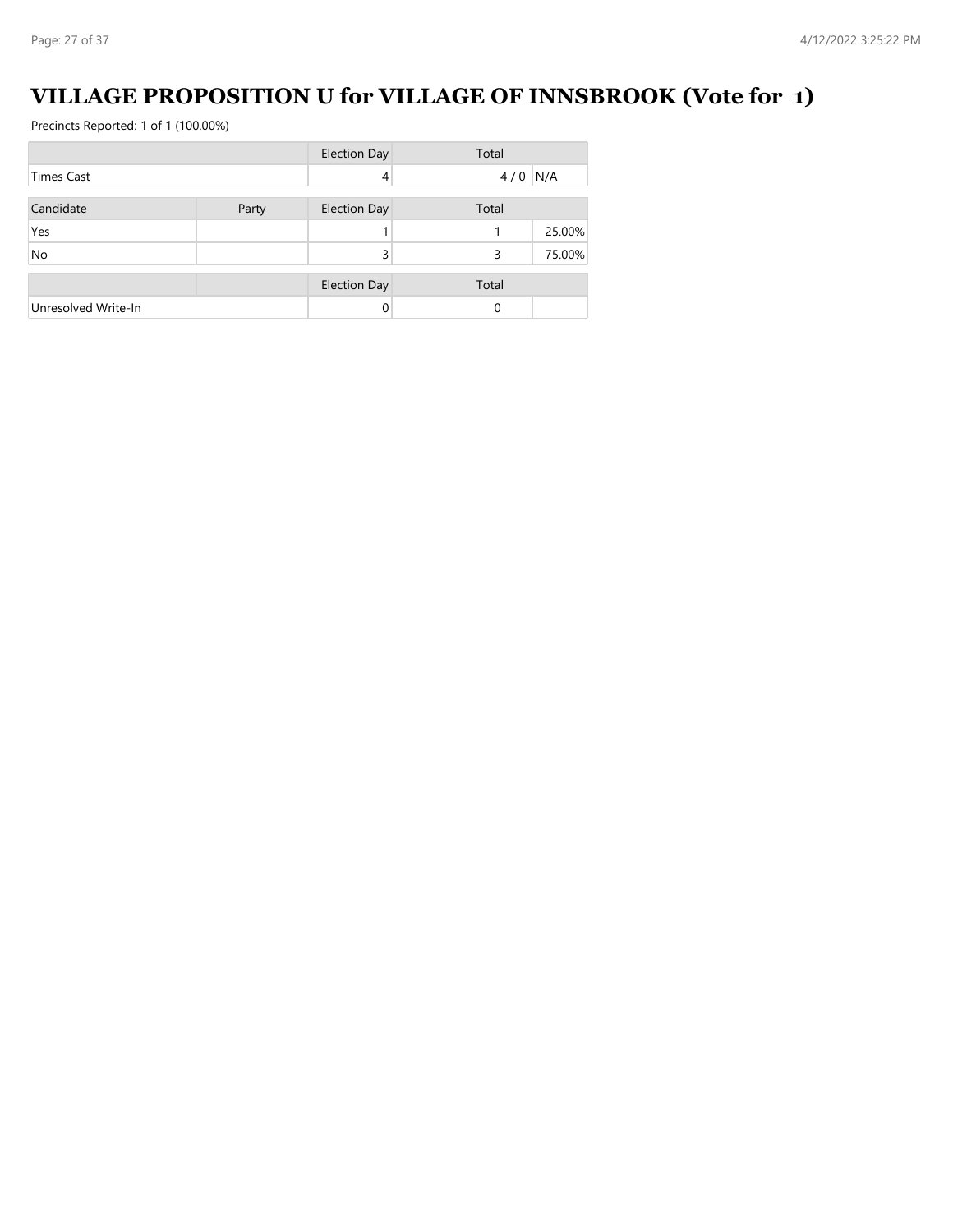#### **BOARD OF TRUSTEES for EAST CENTRAL MISSOURI JR COLLEGE SUB-DISTRICT #3 (Vote for 2)**

|                       |       | <b>Election Day</b> | Total |        |
|-----------------------|-------|---------------------|-------|--------|
| <b>Times Cast</b>     |       | 9                   | 9/0   | N/A    |
| Candidate             | Party | <b>Election Day</b> | Total |        |
| Eric Park             |       | 5                   | 5     | 35.71% |
| Cookie Hartbauer Hays |       | 5                   | 5     | 35.71% |
| Jon D. Ceretto        |       | 4                   | 4     | 28.57% |
|                       |       | <b>Election Day</b> | Total |        |
| Unresolved Write-In   |       | 0                   | 0     |        |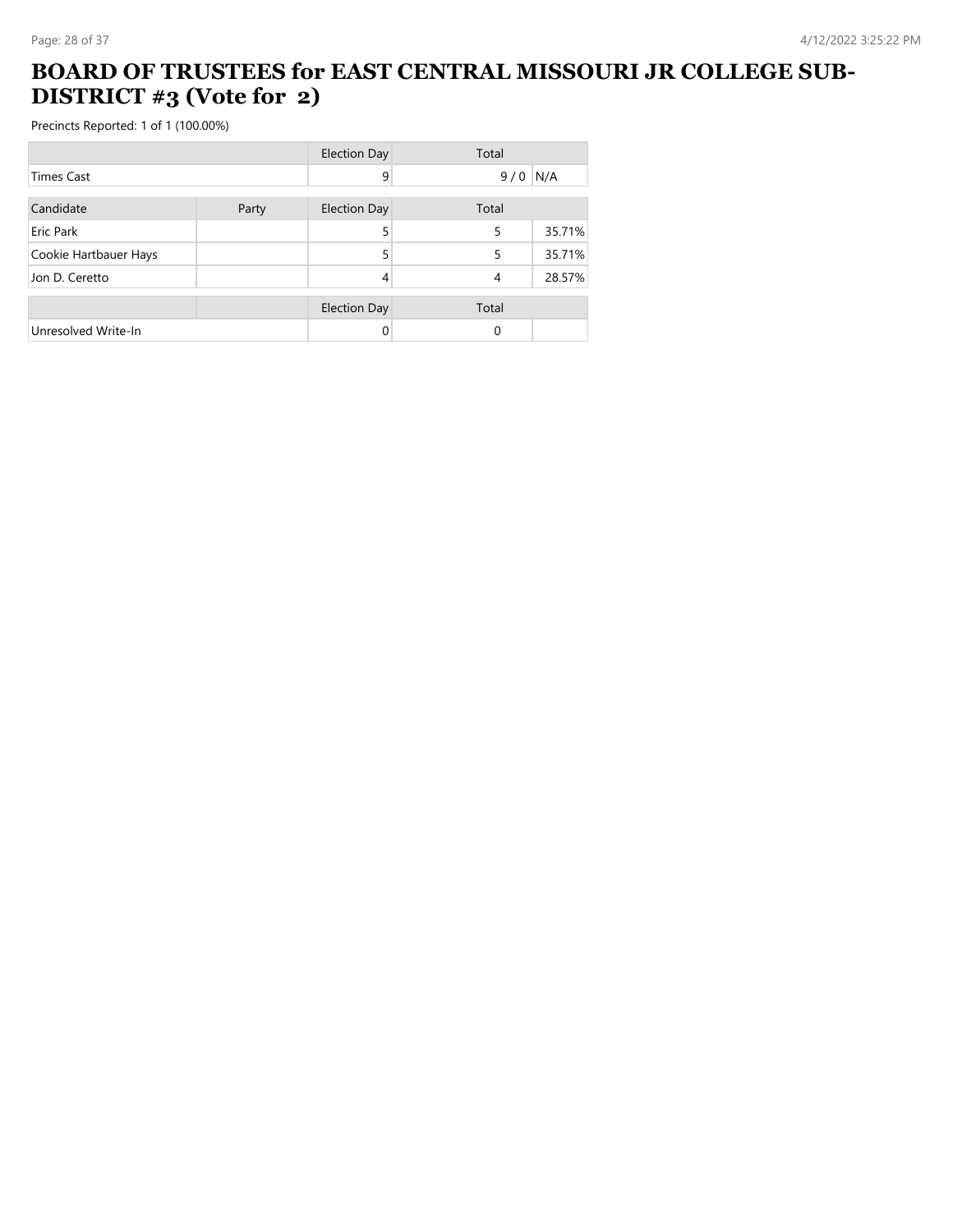# **911 BOARD MEMBER AT LARGE for WARREN COUNTY (Vote for 1)**

|                     |       | <b>Election Day</b> | Total          |
|---------------------|-------|---------------------|----------------|
| <b>Times Cast</b>   |       | 130                 | 130/0<br>N/A   |
| Candidate           | Party | <b>Election Day</b> | Total          |
| Matt Eskew          |       | 103                 | 100.00%<br>103 |
|                     |       | <b>Election Day</b> | Total          |
| Unresolved Write-In |       |                     |                |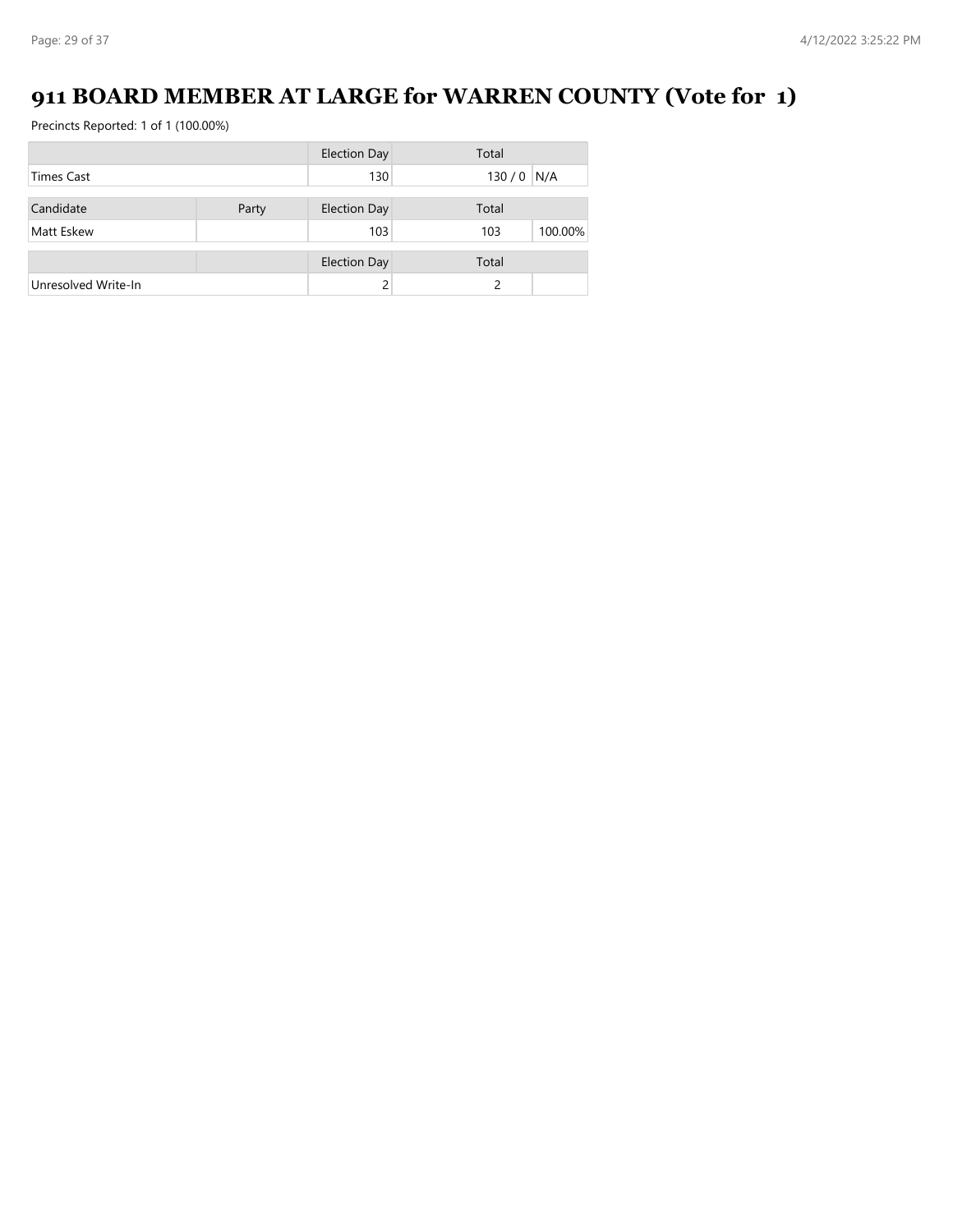# **911 BOARD MEMBER for 911 NORTHERN DISTRICT (Vote for 1)**

|                     |       | <b>Election Day</b> | Total         |
|---------------------|-------|---------------------|---------------|
| <b>Times Cast</b>   |       | 70                  | N/A<br>70/0   |
| Candidate           | Party | <b>Election Day</b> | Total         |
| Jamie Salvator      |       | 51                  | 100.00%<br>51 |
|                     |       | <b>Election Day</b> | Total         |
| Unresolved Write-In |       |                     |               |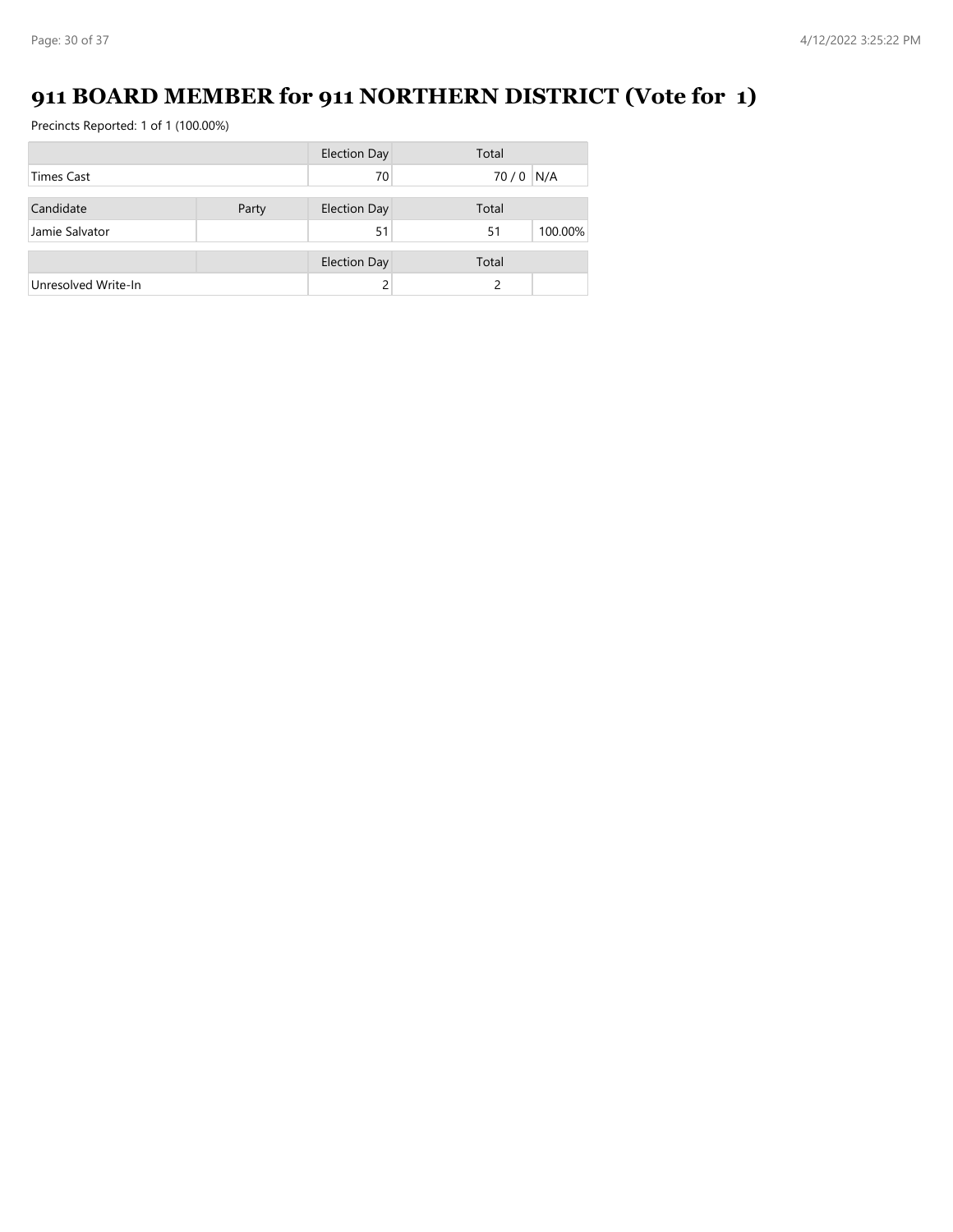# **911 BOARD MEMBER for 911 SOUTHERN DISTRICT (Vote for 1)**

|                     |       | <b>Election Day</b> | Total  |        |
|---------------------|-------|---------------------|--------|--------|
| <b>Times Cast</b>   |       | 60                  | $60/0$ | N/A    |
| Candidate           | Party | <b>Election Day</b> | Total  |        |
| Caitlyn Struckhoff  |       | 36                  | 36     | 67.92% |
| Clay Lively         |       | 17                  | 17     | 32.08% |
|                     |       | <b>Election Day</b> | Total  |        |
| Unresolved Write-In |       | 0                   | 0      |        |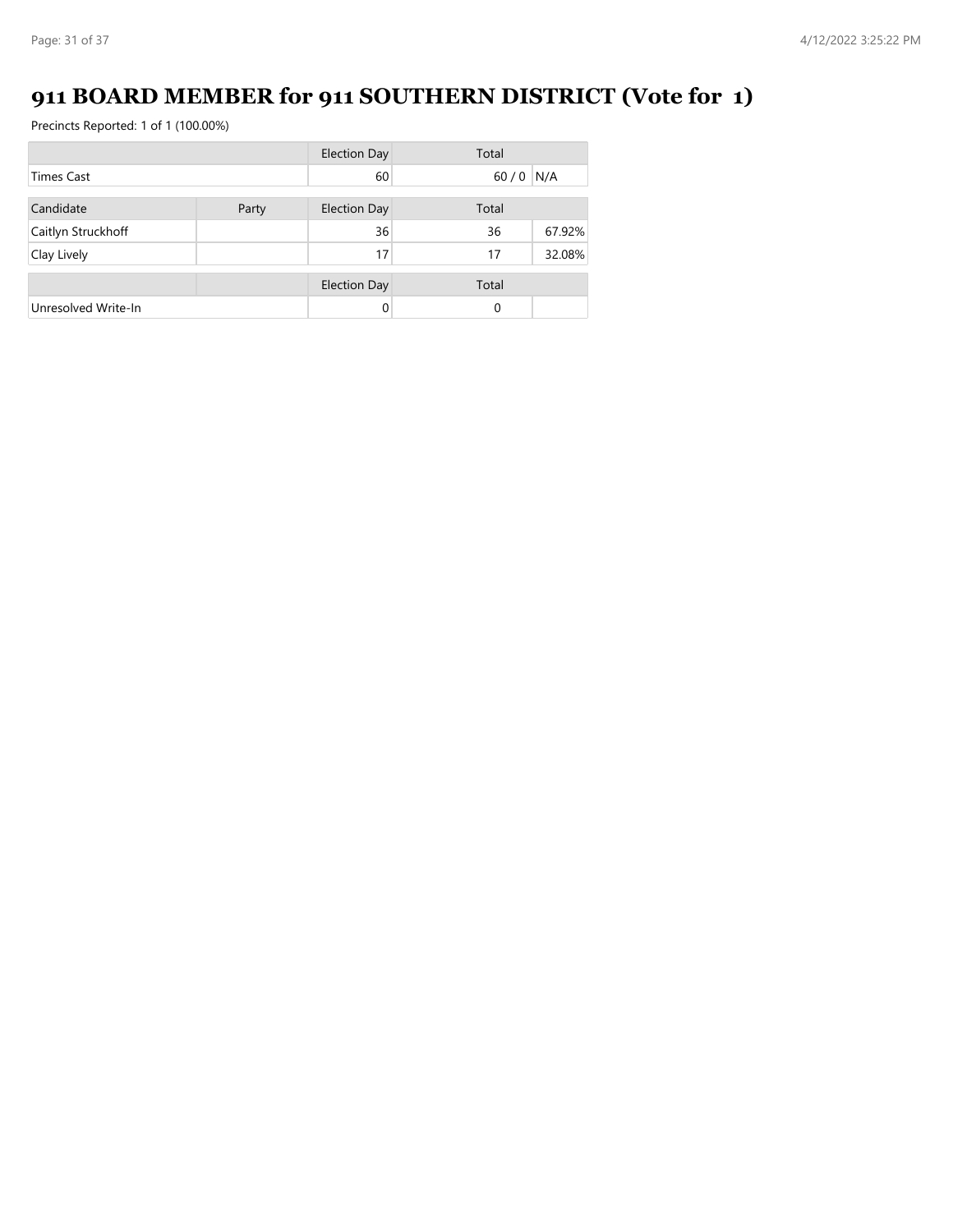#### **AMBULANCE DIRECTORS for WARREN COUNTY AMBULANCE SUB No. 3 (Vote for 1)**

|                     |       | <b>Election Day</b> | Total         |
|---------------------|-------|---------------------|---------------|
| <b>Times Cast</b>   |       | 23                  | 23/0<br>N/A   |
| Candidate           | Party | <b>Election Day</b> | Total         |
| Jill H. Smoot       |       | 16                  | 100.00%<br>16 |
|                     |       | <b>Election Day</b> | Total         |
| Unresolved Write-In |       |                     |               |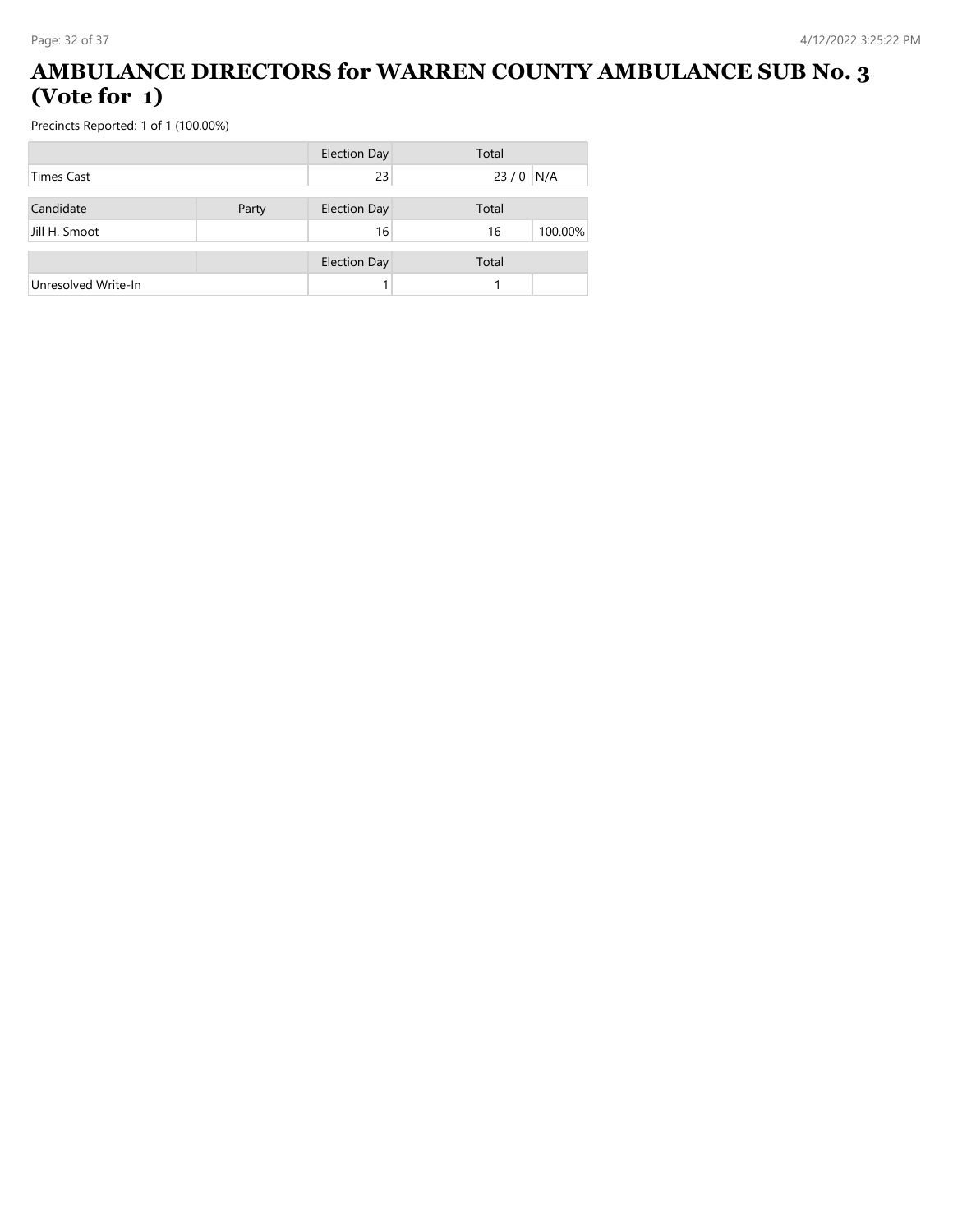#### **AMBULANCE DIRECTORS for WARREN COUNTY AMBULANCE SUB No. 6 (Vote for 1)**

|                                         |       | <b>Election Day</b> | Total          |        |
|-----------------------------------------|-------|---------------------|----------------|--------|
| <b>Times Cast</b>                       |       | 14                  | $14/0$ N/A     |        |
| Candidate                               | Party | <b>Election Day</b> | Total          |        |
| Merlyn Petersmeyer                      |       | 9                   | 9              | 69.23% |
| Malissa (Madame Voodoo)<br><b>Booth</b> |       | 4                   | $\overline{4}$ | 30.77% |
|                                         |       | <b>Election Day</b> | Total          |        |
| Unresolved Write-In                     |       |                     | $\Omega$       |        |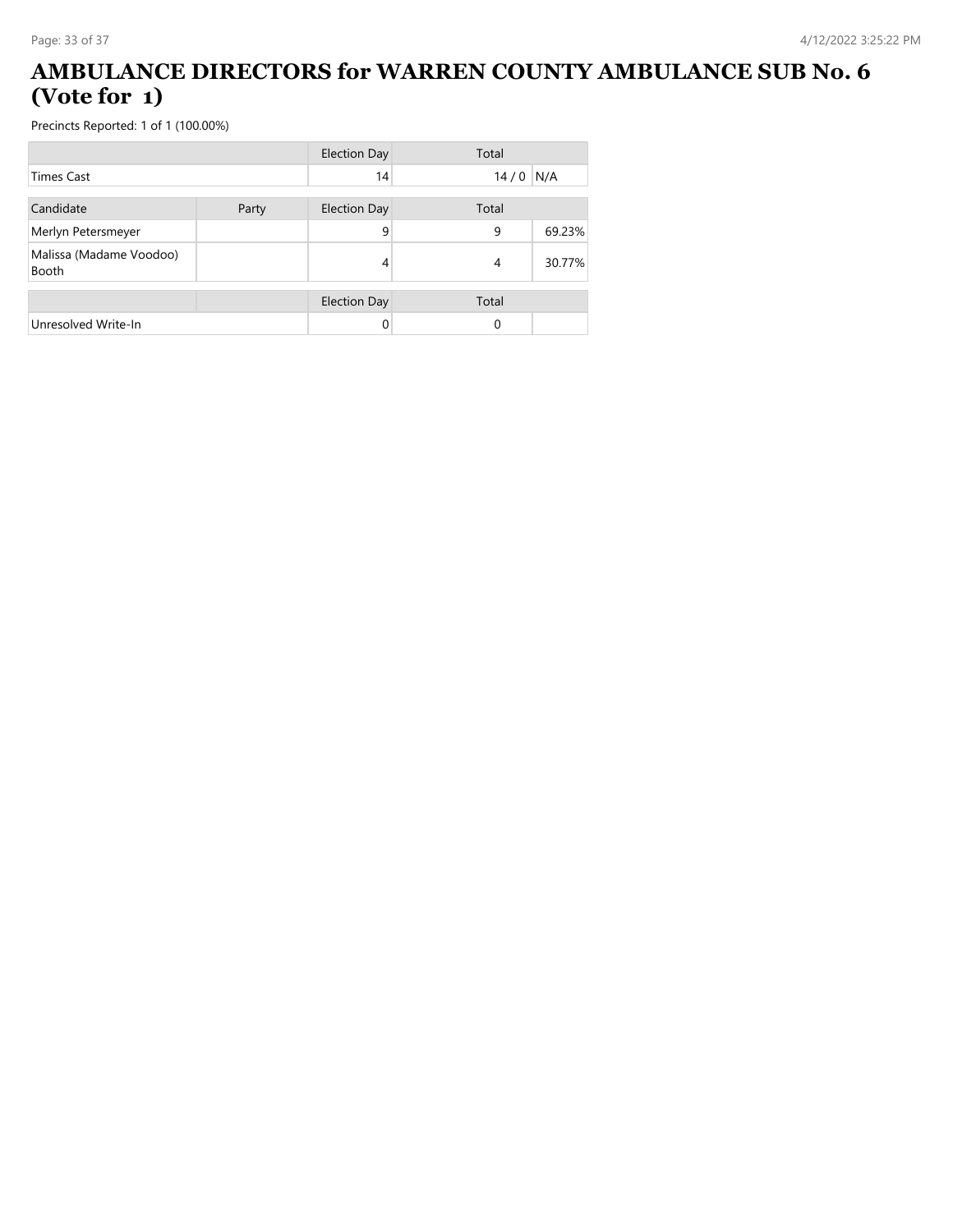#### **AMBULANCE DIRECTORS for MARTHASVILLE COMMUNITY AMBULANCE SUB 3 (Vote for 1)**

|                     |       | <b>Election Day</b> | Total     |         |
|---------------------|-------|---------------------|-----------|---------|
| <b>Times Cast</b>   |       |                     | $2/0$ N/A |         |
| Candidate           |       |                     | Total     |         |
|                     | Party | <b>Election Day</b> |           |         |
| Greg Cooper         |       |                     | 2         | 100.00% |
|                     |       | <b>Election Day</b> | Total     |         |
|                     |       |                     |           |         |
| Unresolved Write-In |       |                     | 0         |         |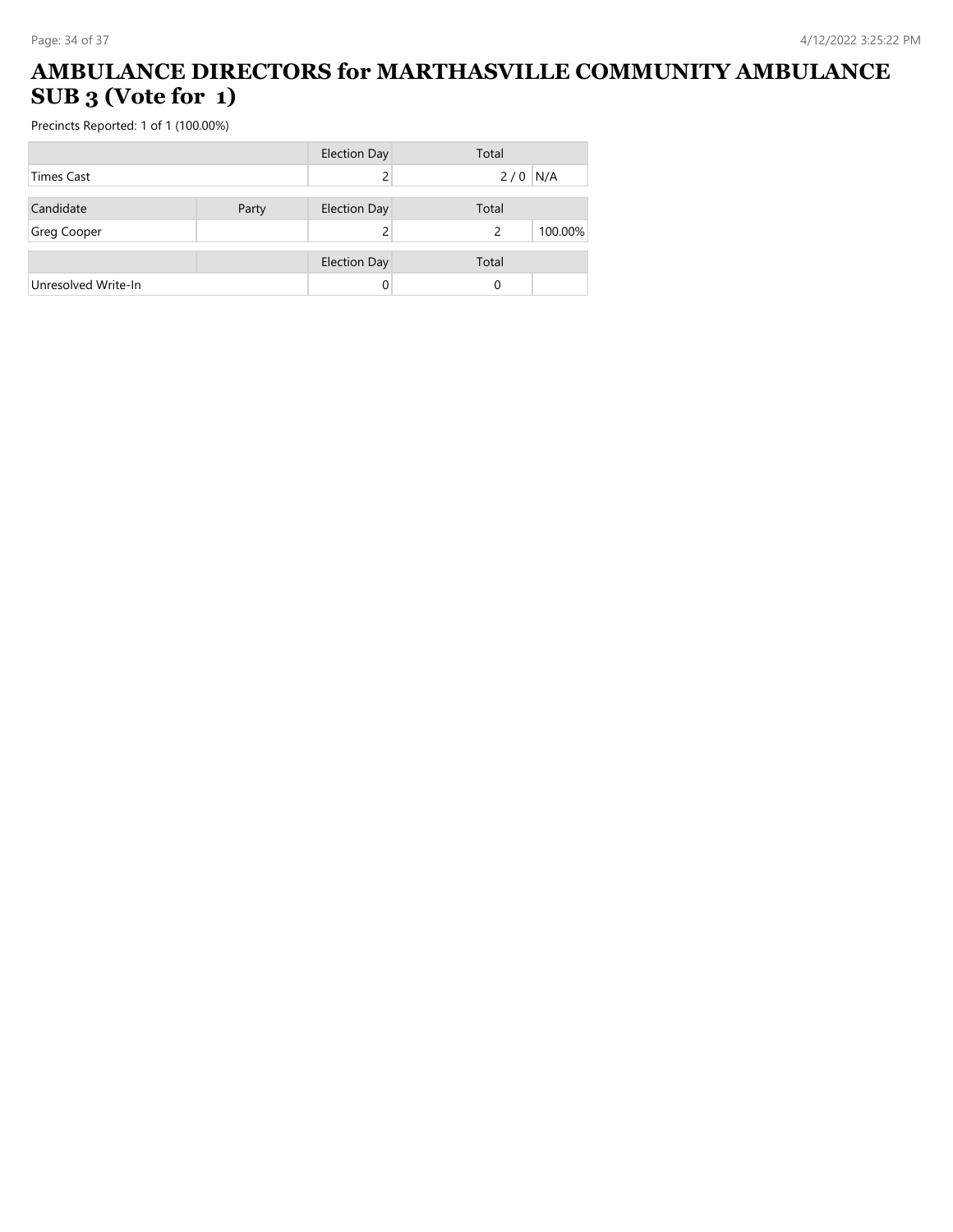#### **AMBULANCE DIRECTORS for MARTHASVILLE COMMUNITY AMBULANCE SUB 6 (Vote for 1)**

|                     |       | <b>Election Day</b> | Total      |
|---------------------|-------|---------------------|------------|
| <b>Times Cast</b>   |       | 0                   | N/A<br>0/0 |
|                     |       |                     |            |
| Candidate           | Party | <b>Election Day</b> | Total      |
| Amanda E Meyer      |       | 0                   | N/A<br>0   |
| <b>Tracy Holt</b>   |       |                     | N/A<br>0   |
|                     |       |                     |            |
|                     |       | <b>Election Day</b> | Total      |
| Unresolved Write-In |       | 0                   | $\Omega$   |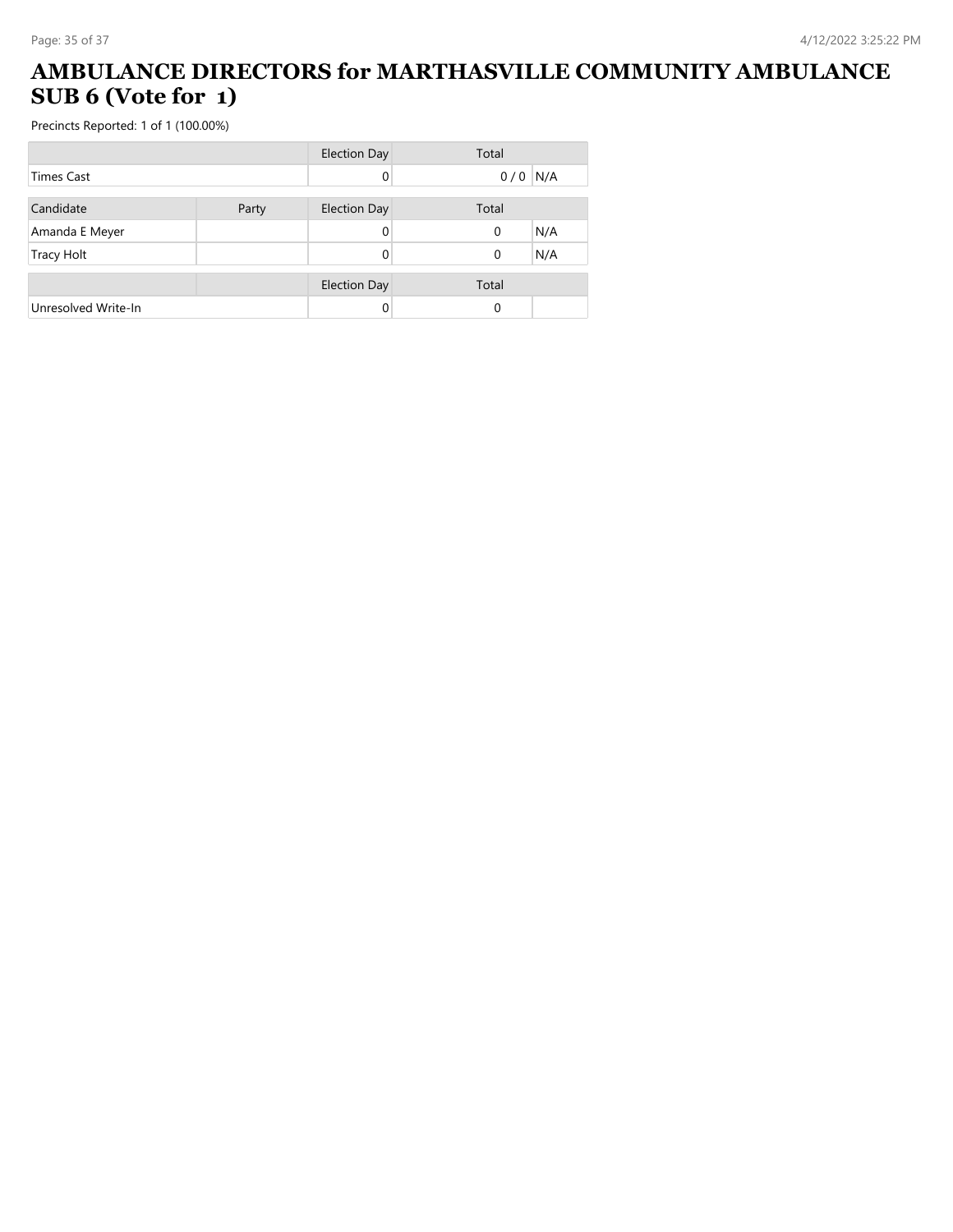#### **BOARD OF DIRECTORS for PUBLIC WATER SUPPLY DIST 2 OF ST. CHARLES COUNTY SUB-2 (Vote for 1)**

|                     |       | <b>Election Day</b> | Total |         |
|---------------------|-------|---------------------|-------|---------|
| <b>Times Cast</b>   |       | 40                  | 40/0  | N/A     |
| Candidate           | Party | <b>Election Day</b> | Total |         |
| Vicky Steinkamp     |       | 28                  | 28    | 100.00% |
|                     |       | <b>Election Day</b> | Total |         |
| Unresolved Write-In |       |                     | 0     |         |